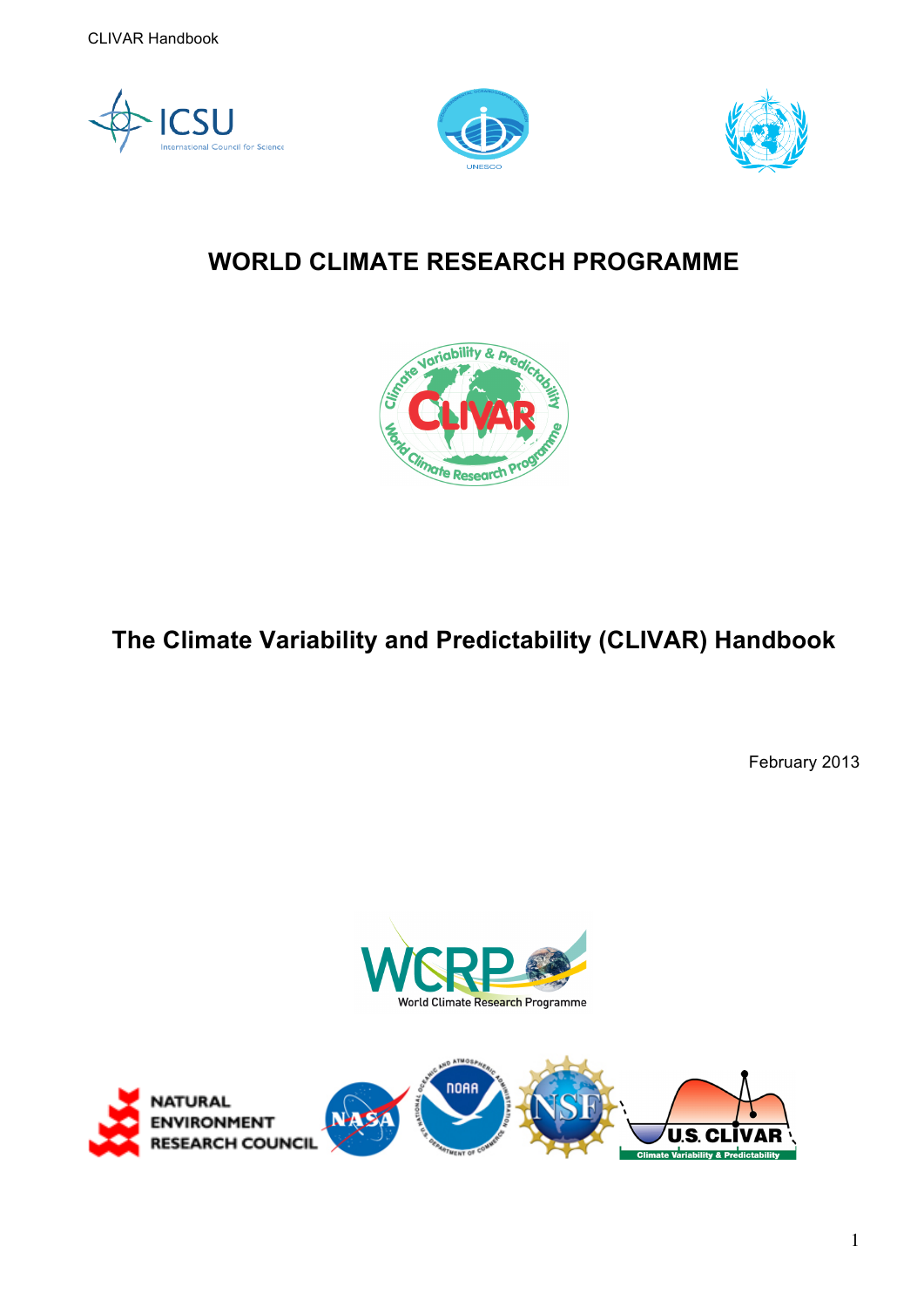# **Table of Contents**

| <b>CLIVAR Overview</b>                                         | 3  |
|----------------------------------------------------------------|----|
| <b>Programme Structure</b>                                     | 4  |
| <b>CLIVAR Panels and Working Groups</b>                        | 5  |
| <b>Cross-cutting or Global Panels</b>                          | 5  |
| <b>CLIVAR Scientific Steering Group (SSG)</b>                  | 5  |
| <b>CLIVAR/PAGES Working Group</b>                              | 8  |
| <b>CLIVAR Asian-Australian Monsoon Panel (AAMP)</b>            | 9  |
| CLIVAR/GOOS Indian Ocean Panel (IOP)                           | 10 |
| <b>Atlantic Implementation Panel</b>                           | 11 |
| Pacific Implementation Panel                                   | 12 |
| CLIVAR/CliC/SCAR Southern Ocean Panel                          | 14 |
| CCI/CLIVAR Expert Team on Climate Change Detection and Indices | 17 |
| <b>CLIVAR's Newsletter</b>                                     | 19 |
| <b>Reports and Documents</b>                                   | 19 |
| <b>International CLIVAR Project Office (ICPO)</b>              | 20 |
| <b>CLIVAR Website</b>                                          | 21 |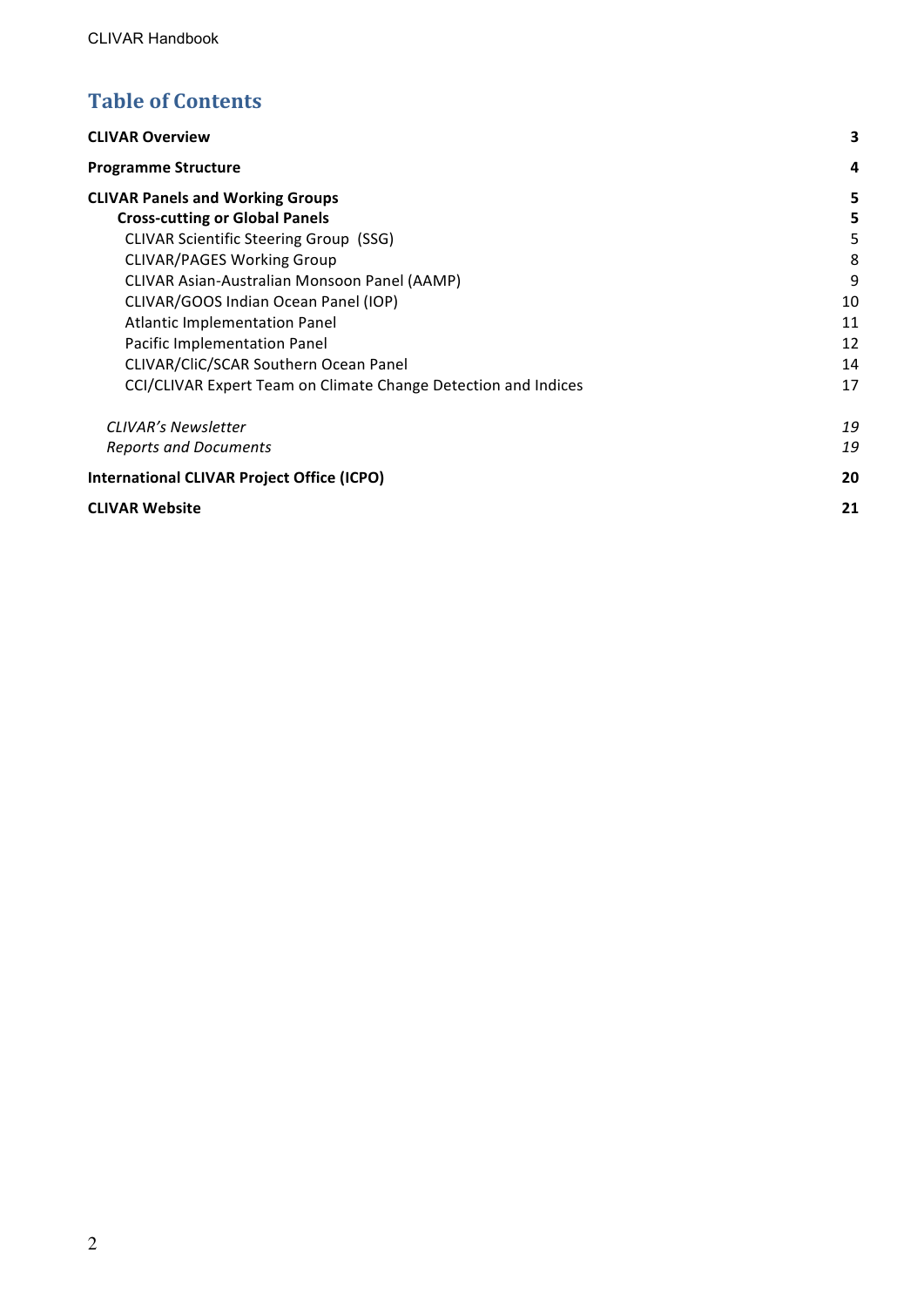## **CLIVAR Overview**

Climate Variability and Predictability (CLIVAR) is one of the four core projects of the World Climate Research Programme (WCRP). WCRP was established in 1980 under the joint sponsorship of the International Council for Science (ICSU) and the World Meteorological Organisation (WMO), and since 1992 has also been sponsored by the Intergovernmental Oceanographic Commission (IOC) of UNESCO. The main objectives set for WCRP at its inception – which are still valid today – were to determine the predictability of climate and to determine the effect of human activities on climate. A detailed description of WCRP and its other three core projects are available at www.wrcp-climate.org.

CLIVAR was established in 1995. CLIVAR's mission is to facilitate observation analysis and prediction of changes in the Earth's climate system, with a focus on ocean-atmosphere interactions, enabling better understanding of climate variability, predictability, and change, to the benefit of society and the environment in which we live. The objectives of CLIVAR are to:

- 1. Understand the causes of climate variability on the intra-seasonal to centennial time scales through observation, analysis, and modelling;
- 2. Improve predictions of climate variability and change associated with both internal and external processes; and
- 3. Extend the observational climate record through assembly of quality-controlled paleoclimatic and instrumental data sets.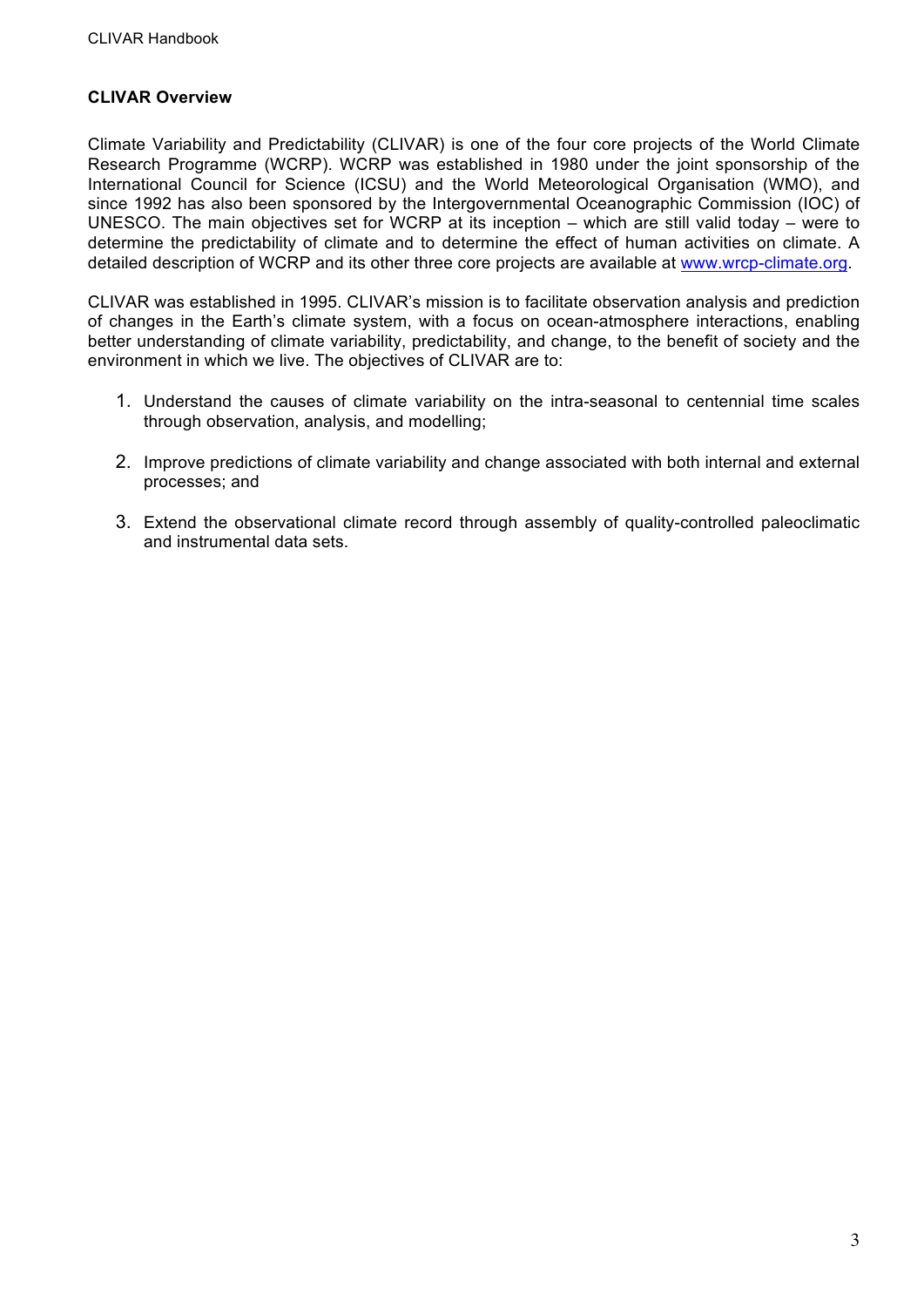## **Programme Structure**

The organisational structure of CLIVAR is summarised in Figure 1.

The Scientific Steering Group (SSG) has oversight over the implementation of CLIVAR and reports to the Joint Scientific Committee (JSC) of the World Climate Research Programme (WCRP).

For efficient implementation, coordination, and management of the CLIVAR programme, several panels and working groups have been established. Some are organised jointly with other WCRP component programmes or in close collaboration with the International Geosphere-Biosphere Programme (IGBP), the Global Climate and Global Ocean Observing Systems, or the Intergovernmental Panel on Climate Change (IPCC) activities.

The CLIVAR SSG continuously reviews the organisational structure of the programme with the aim of eliminating the distinction between the component programmes and combining them into a single CLIVAR programme that has common modelling, observing, and analysis projects.

The International CLIVAR Project Office (ICPO) is responsible for the coordination of both the scientific and administrative aspects of the CLIVAR programme under the oversight of the CLIVAR SSG. The ICPO is supported by the UK's Natural Environmental Research Council (NERC) and the US CLIVAR Office, which receives support from US funding agencies; primarily NASA, NOAA, and NSF.

The Terms of Reference and present membership of each of the CLIVAR panels and working groups are provided in section 3.



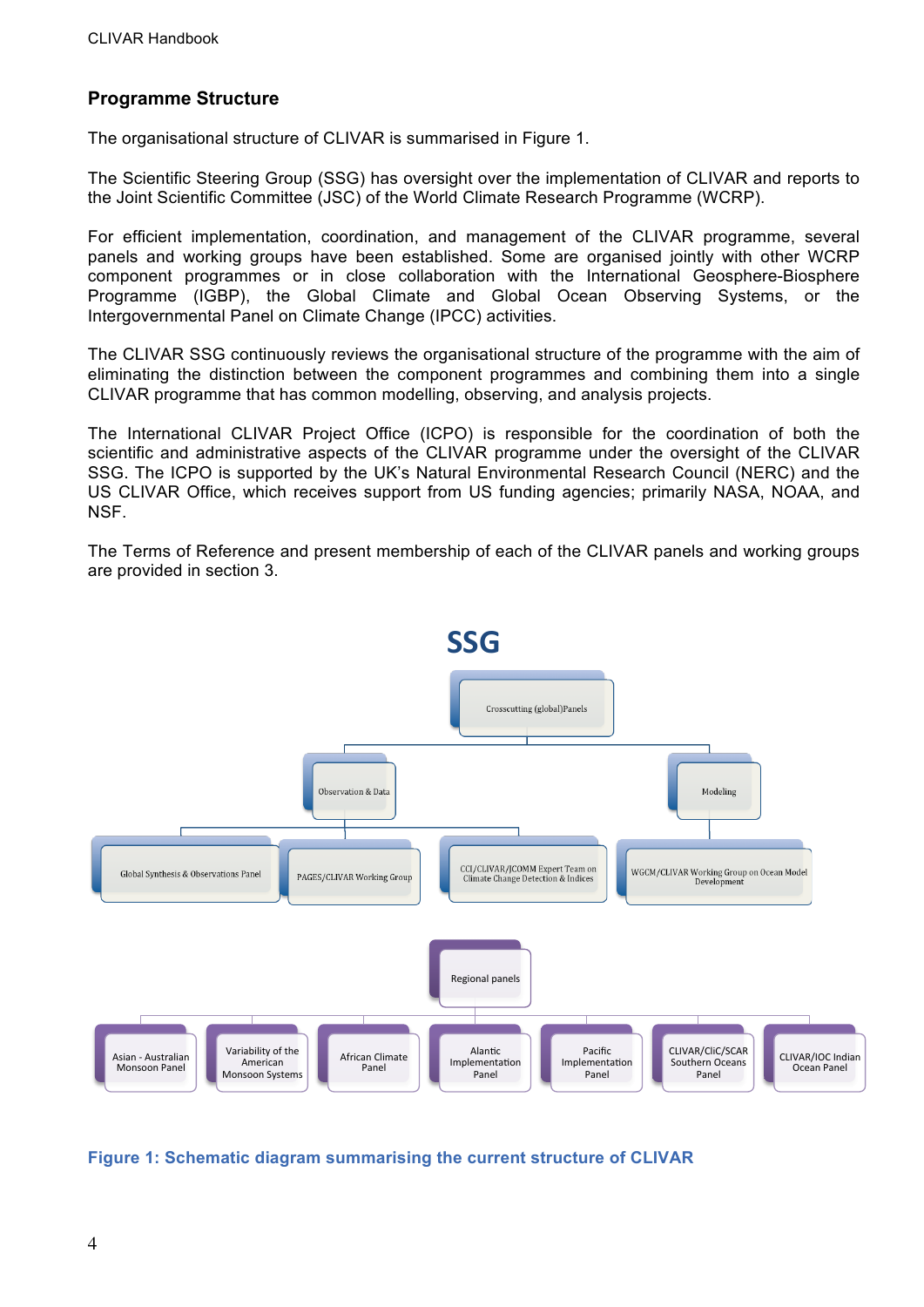# **1 CLIVAR Panels and Working Groups**

## **1.1 Cross-cutting or Global Panels**

## **CLIVAR Scientific Steering Group (SSG)**

## **Terms of Reference**

- 1. To formulate the CLIVAR research programme on climate variability and predictability, based on coupled ocean-atmosphere models, guided by the analysis of observations including paleoclimatic reconstructions, as required to understand the phenomena and predict climate variations.
- 2. To organise an observing programme that would fulfil the data requirements of CLIVAR, taking into account the development of the operational Global Climate and Global Ocean Observing Systems and possible contributions from national research projects.
- 3. To provide scientific guidance for the implementation of CLIVAR, using advice of experts and expert groups as necessary.
- 4. To ensure the exchange and analysis of CLIVAR data and the dissemination of scientific results.
- 5. To establish scientific liaison with relevant organisations and existing programmes, as appropriate.
- 6. To advise the Joint Scientific Committee of the World Climate Research Programme of progress achieved in the implementation of CLIVAR and scientific advances in the understanding of climate variability and predictability.

## **Members**

|                         | L. Goddard ((co-chair) (15) Earth Institute at Columbia, USA |
|-------------------------|--------------------------------------------------------------|
|                         | M. Visbeck (co-chair) (15) IFM-GEOMAR, Kiel, Germany         |
| A. Bracco (15)          | School of Earth and Atmospheric Sciences, Atlanta USA        |
| K. Drinkwater (14)      | Institute of Marine Research, Bergen, Norway                 |
| S. Gulev (14)           | Russian Academy of Sciences, Moscow, Russian Federation      |
| E. Hawkins (15)         | Department of Meteorology, University of Reading UK          |
| V. Masson-Delmotte (13) | Atomic Energy Commission and Energy Alternatives, France     |
| S. Rintoul (13)         | CSIRO, Australia                                             |
| P. Scheel Monteiro (15) | CSIR, South Africa                                           |
| S. Schubert (14)        | NASA Goddard Space Flight Center, USA                        |
| L. Wu (15)              | Ocean University of China, China                             |

## **Ex-Officio Members**

One chair/co-chair from each CLIVAR panel and working group (with other co-chairs as alternates)

| Dr Kevin Trenberth<br>(chair, GEWEX)                                                     | NCAR, Boulder, USA              |
|------------------------------------------------------------------------------------------|---------------------------------|
| G. Bodeker<br>(Co-chair SPARC)                                                           | Bodeker Scientific, New Zealand |
| T.G. Shepherd<br>(Co-chair SPARC)<br><b>Greg Flato</b><br>(Chair CliC)<br><b>Contact</b> | University of Reading UK        |

The group email address for the CLIVAR SSG is clivar-ssg@clivar.org. The ICPO contact for the CLIVAR SSG is Professor Roger Barry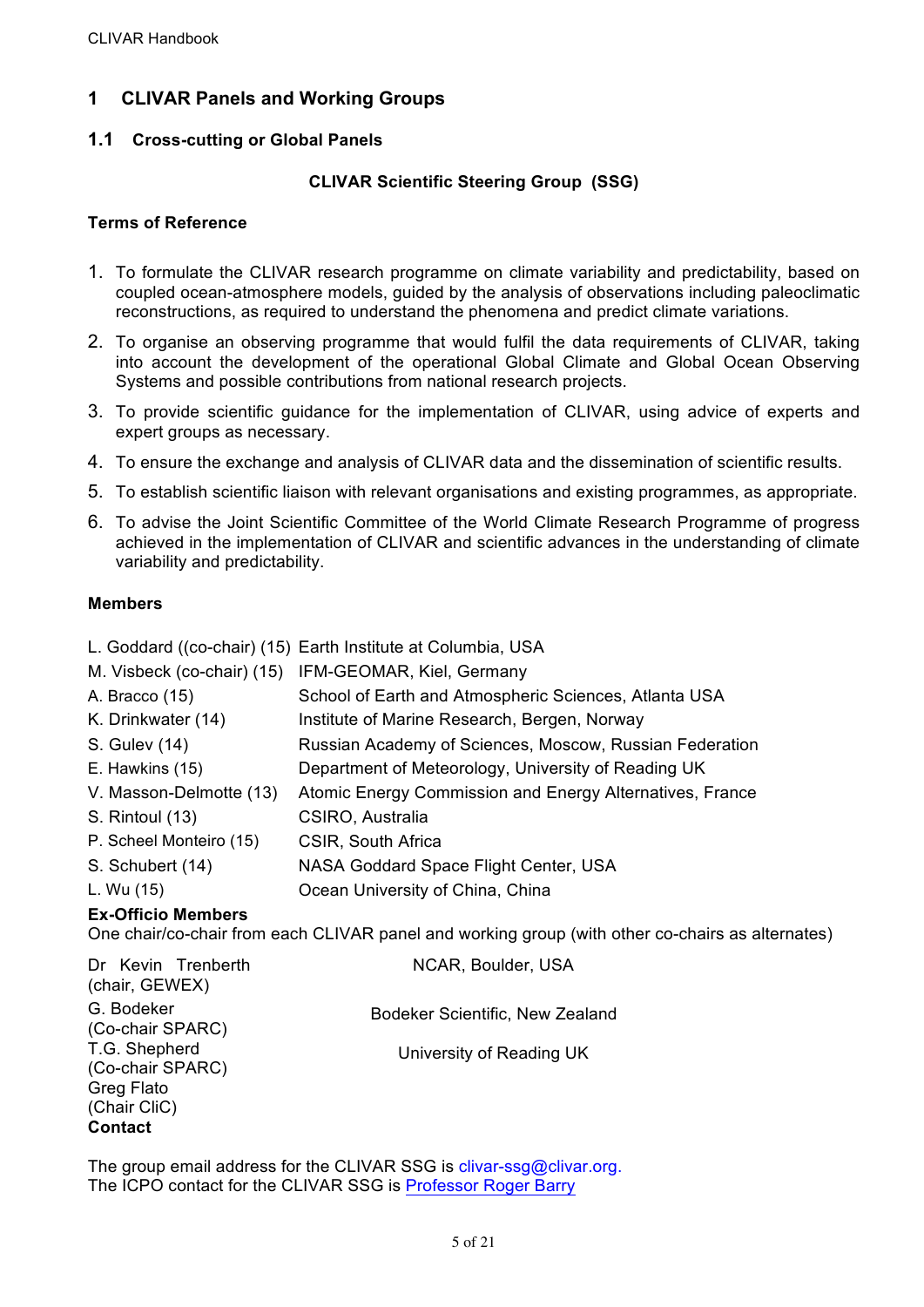## **CLIVAR/WGCM Working Group on Ocean Model Development (WGOMD)**

#### **Terms of Reference**

- 1. To stimulate the development of ocean models for research in climate and related fields, with a focus on decadal and longer timescales at mid- and high-latitudes.
- 2. To encourage investigations of the effects of model formulation on the results of ocean models, making use of sensitivity studies and intercomparisons.
- 3. To promote interaction amongst the ocean modelling community and between this and other communities through workshops and other activities.
- 4. To stimulate the validation of ocean models when used in stand alone mode and as part of a coupled ocean-atmosphere model, using oceanographic data and other methods, and to advise on the observational requirements of such studies.
- 5. To publicise developments in ocean models amongst the climate modelling community.
- 6. To collaborate with other activities in areas of overlapping responsibility.
- 7. To advise on ocean modelling and related issues and to report on its activities to the JSC/CLIVAR WGCM and the CLIVAR Scientific Steering Group.

#### **Members**

G. Danabasoglu (14) (co-chair) NCAR, Boulder, USA

| H. Drange (14) (co-chair) | University of Bergen, Bergen, Norway                  |
|---------------------------|-------------------------------------------------------|
| E. Curchitser (13)        | <b>Rutgers University, USA</b>                        |
| K. Fennel $(13)$          | Dalhousie University, Canada                          |
| D. Holland (13)           | Courant Institute, NYU, USA                           |
| H. Johnson (14)           | Department of Earth Sciences University of Oxford     |
| S. Marsland (14)          | CSIRO, Australia                                      |
| G. Nurser (13)            | National Oceanography Centre, Southampton, UK         |
| H. Tsujino (14)           | Japan Meteorological Agency, Tsukuba, Japan           |
| M Winton (14)             | Geophysical Fluid Dynamics Lab., NOAA, Princeton, USA |
|                           |                                                       |

## **Ex Officio Members**

| C. Böning        | Leibniz Institut für Meereswissenschaften, Kiel, Germany                        |
|------------------|---------------------------------------------------------------------------------|
| E. Chassignet    | RSMAS, Miami, USA                                                               |
| R. Gerdes (CliC) | Alfred Wegener Institut für Polar-unjd Meeresforschung,<br>Bremerhaven, Germany |
| A.M. Treguier    | Laboratoire de Physique de Océans, IFREMER, France                              |

## **Contact**

The group email address for this panel is clivar-wgomd@clivar.org.

The ICPO contact for CLIVAR/WGCM WGOMD is Dr Anna Pirani.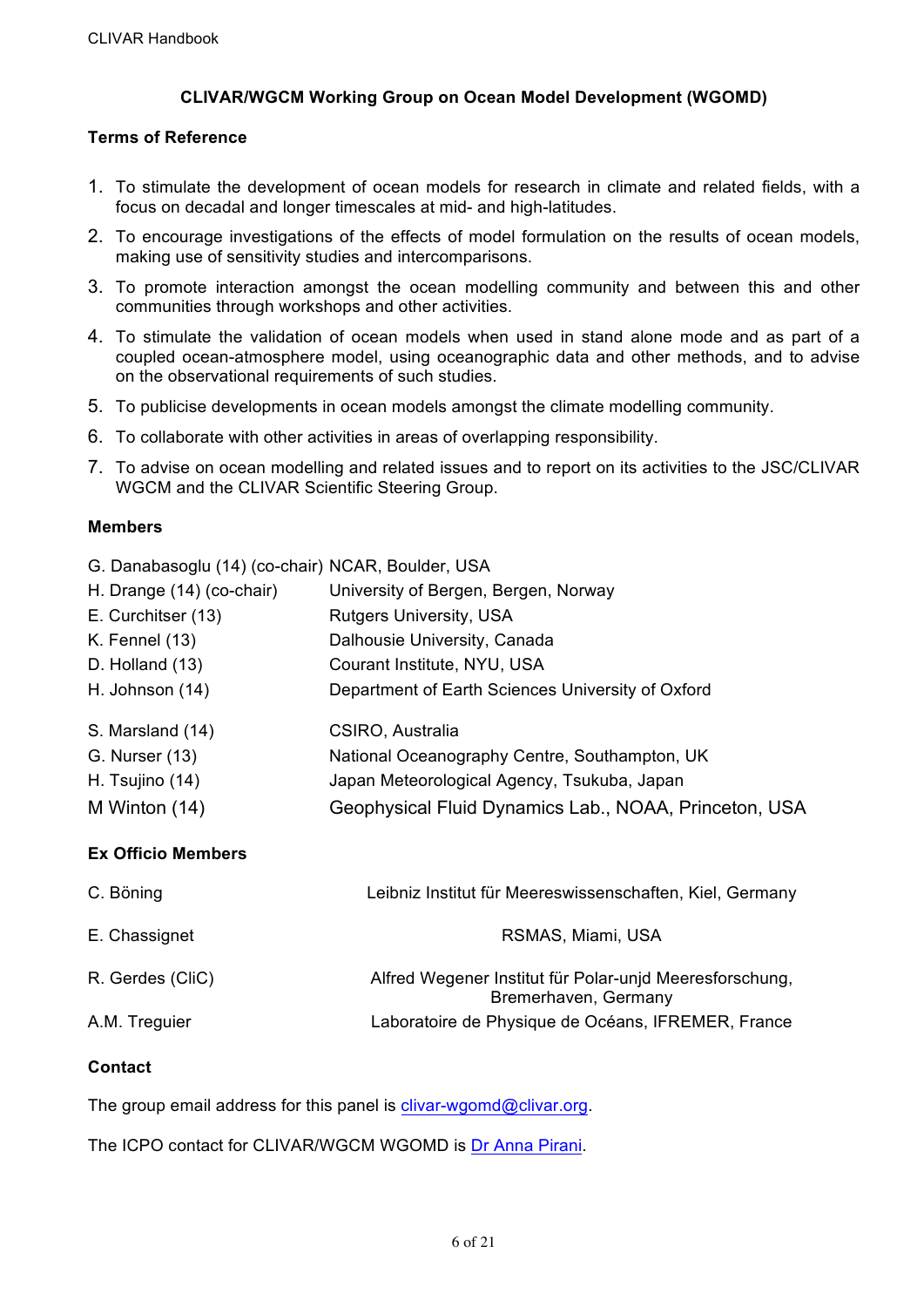## **CLIVAR Global Synthesis and Observation Panel (GSOP)**

## **Terms of Reference**

The CLIVAR Global Synthesis and Observations panel is established to:

1. Develop, promote and seek to implement strategies for the synthesis of global ocean, atmosphere and coupled climate information. Methods will include observation-based syntheses and model-based syntheses e.g. Reanalyses.

2. Define CLIVAR's requirement for globally sustained observations and promote the use of resulting data sets in global synthesis efforts. Provide strategic advice and supporting evidence in collaboration with WMO and IOC bodies, to help sustain, evolve and optimise the global ocean observing system based on new science and reanalysis insights.

3. Develop metrics to evaluate ocean and coupled syntheses, to promote the utility of synthesis products for climate applications, including initialisation of coupled forecasts, detection/attribution of climate change and variability, and determining the oceans role in the global heat, water and biogeochemical cycles.

4. Provide strategic advice and direction to CLIVAR/WCRP data management and processing activities within the Framework for Ocean Observing, related to production of climate quality global ocean synthesis products.

5. Liaise and collaborate with WCRP Councils, Panels and Working Groups in identifying the requirements for, and coordinating the development of, a sustainable Earth system monitoring and prediction system.

6. The Panel will report to the CLIVAR SSG.

## **Members**

| K. Haines (co-Chair) (13)                                   | ESSC, University of Reading, UK                                          |
|-------------------------------------------------------------|--------------------------------------------------------------------------|
| T. Lee $(co-Chair)$ $(14)$                                  | Jet Propulsion Laboratory, USA                                           |
| M. Balmaseda (14)                                           | ECMWF, UK                                                                |
| B. Barnier (14)                                             | Laboratoire Ecoulements Geophysiques et Industriels,<br>Grenoble, France |
| C. Domingues (15)                                           | CSIRO, Australia                                                         |
| P.P. Mathieu (15)                                           | ESA, Italy                                                               |
| M. Palmer $(14)$                                            | Met Office, Hadley Centre, UK                                            |
| L. Yu (15)                                                  | WHOI, USA                                                                |
| <b>Ex-Officio Members</b>                                   |                                                                          |
| M. McPhaden                                                 | NOAA/PMEL, Seattle, USA                                                  |
| (chair of the Tropical Moored Buoy<br>Implementation Panel) |                                                                          |
| D. Roemmich                                                 | Scripps Institution of Oceanography, La Jolla, USA                       |
| (co-chair of the Argo Steering Team)                        |                                                                          |
| U. Send                                                     | Scripps, La Jolla, USA                                                   |
| (co-chair of OceanSITES)                                    |                                                                          |
| <b>Contact</b>                                              |                                                                          |
|                                                             |                                                                          |

The group email address for this panel is clivar-gsop@clivar.org.

The ICPO contact for GSOP is Dr Nico Caltabiano.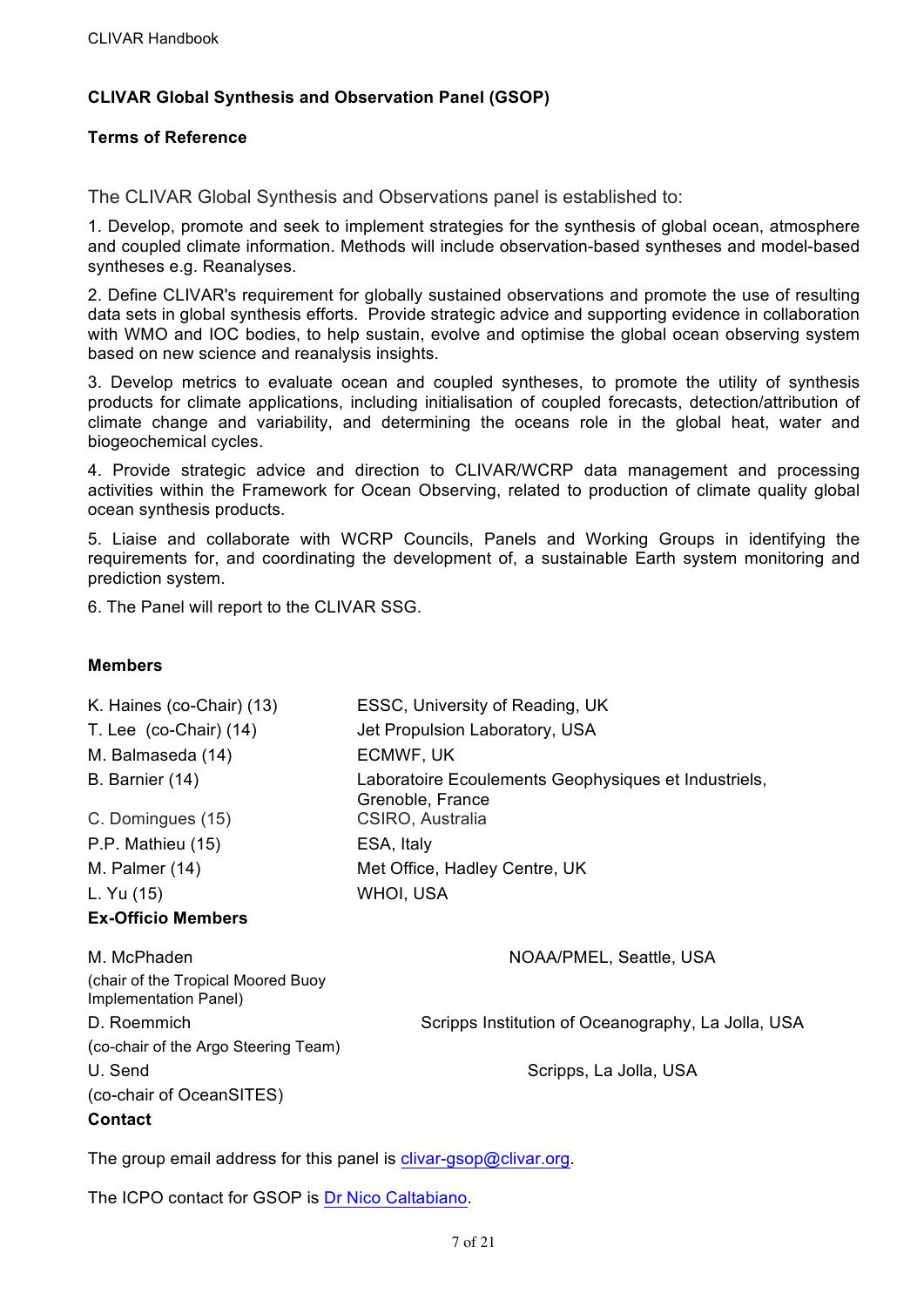## **CLIVAR/PAGES Working Group**

## **Terms of Reference**

The PAGES / CLIVAR Working Group will work to:

- 1. Promote improved high resolution, well-dated, quantitative paleoclimate records with seasonal to interannual resolution, in regions that are of direct relevance to IGBP and WCRP.
- 2. Formulate and promote, in collaboration with PAGES and CLIVAR, a programme for analysing and synthesising paleoclimatic data in order to reveal evidence of patterns of variability within the climate system over seasonal to millennial time scales.
- 3. Promote improved quantitative methods of model-data comparison and evaluation in order to understand the variability present in both the paleoclimatic record and the models.
- 4. Promote the use of paleoclimate data to examine issues of climate predictability.
- 5. Coordinate with other modelling activities of relevance to IGBP and WCRP.

## **Members**

| G. Schmidt (co-chair) (12)            | NASA/Goddard Institute for Space Studies, New York, USA                          |
|---------------------------------------|----------------------------------------------------------------------------------|
| V. Masson-Delmotte (co-chair)<br>(12) | Lab. de Modelisation d. Climat et de l'Environnement, Gif-sur-<br>Yvette, France |
| K. Anchukaitis (14)                   | Columbia University, US                                                          |
| K. Cobb (12)                          | Georgia Institute of Technology, Atlanta, USA                                    |
| J. Gergis (14)                        | University of Melbourne, Australia                                               |
| M. Feng (14)                          | CSIRO, Australia                                                                 |
| J. Jungclaus (12)                     | Max Planck Institute for Meteorology, Hamburg, Germany                           |
| H. Linderholm (14)                    | University of Gothenburg, Sweden                                                 |
| M. Mann (12)                          | Pennsylvania State University, USA                                               |
| Y. Wang (14)                          | University of Sussex, UK                                                         |

## **Contact**

The group email address for this panel is clivar-pages@clivar.org.

The ICPO contact for the PAGES/CLIVAR Working Group is Dr Jennifer Riley

The PAGES contact for the PAGES/CLIVAR Working Group is Dr Thorsten Kiefer.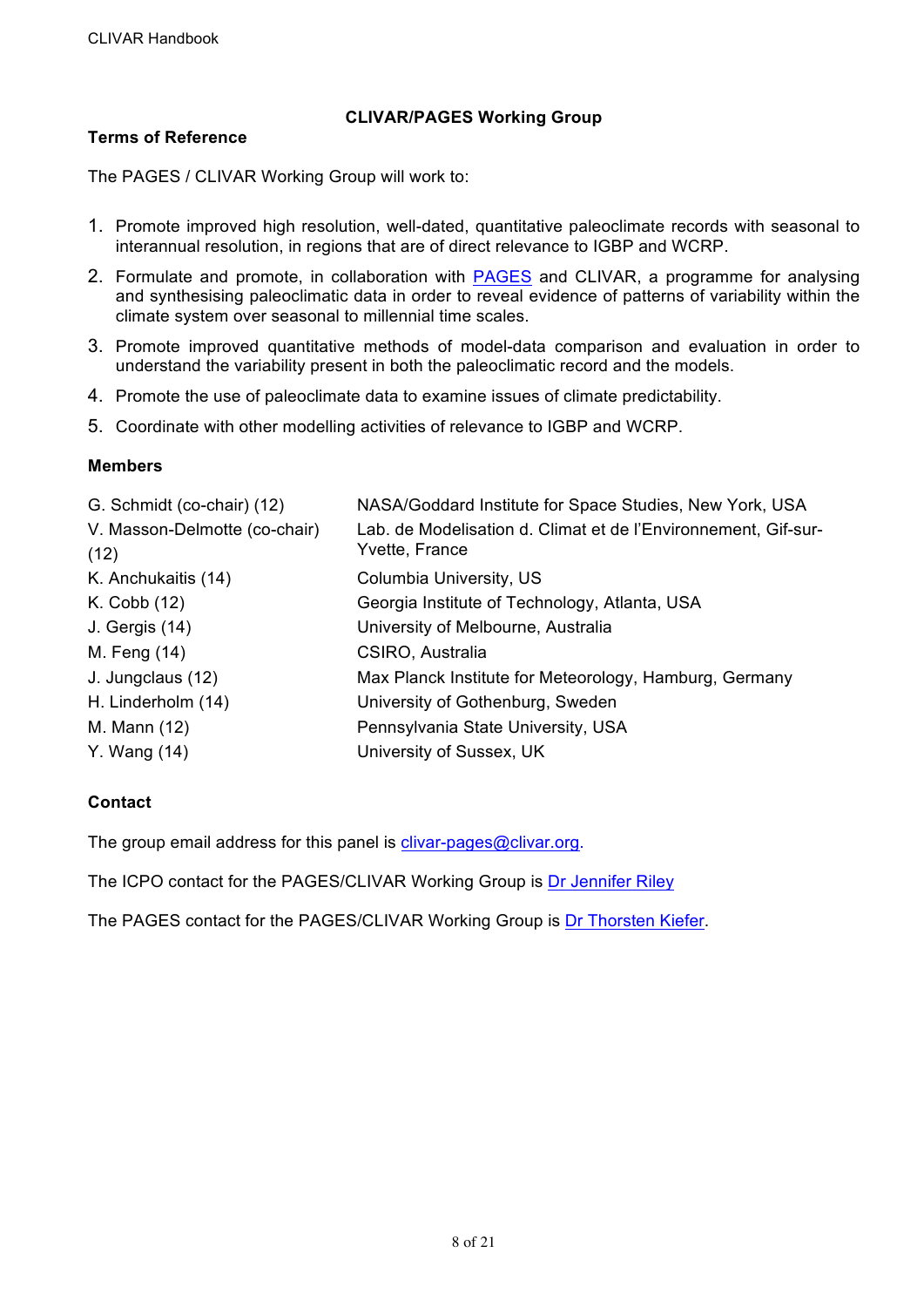Regional Panels

## **CLIVAR Asian-Australian Monsoon Panel (AAMP)**

#### **Terms of Reference: Updated version**

- 1. Evolve and coordinate strategies to increase understanding of climate variability, predictability and predictions of the coupled ocean-atmosphere-land system in the Asian-Australia-Africa monsoon on timescales from intraseasonal to decadal and longer (tie into WGSIP/THORPEX);
- 2. Promote improvement of model simulations, predictions, and projections of monsoon, especially recognizing the fundamental role of monsoon intraseasonal variability (tie into GCSS/GEWEX, WGCM, WGNE)
- 3. Contribute to design and implementation of monitoring strategies, including process studies and sustained long term observations, for the Indian Ocean, Western Pacific and surrounding marginal seas and land regions necessary for monitoring and investigating the structure and mechanisms of monsoon variability and change. (into IOP and PP)
- 4. Co-ordinate and promote interactions among meteorologists, oceanographers and hydrologists to foster the recognition of the coupled nature of the land-ocean-atmosphere of the monsoon and to better deliver predictions of monsoon variability including impacts on hydrology)
- 5. Work in co-operation with other existing and planned regional and multinational programs directed at improving our understanding of the monsoon system, which include investigations on regional weather forecasting, seasonal climate prediction and impacts on human activities.

#### **Members**

| H. Hendon (co-chair) (13)  | BMRC, Melbourne, Australia                                                                             |
|----------------------------|--------------------------------------------------------------------------------------------------------|
| K. Sperber (co-chair) (13) | Lawrence Livermore National Laboratory, Livermore, USA                                                 |
| A. Kitoh (13)              | Meteorological Research Institute, Japan                                                               |
| M. Lengaigne (14)          | National Institute of Oceanography, Goa, India                                                         |
| A. Turner (13)             | University of Reading, UK                                                                              |
| <b>B.</b> Wang (13)        | University of Hawaii, Honolulu, USA                                                                    |
| T. Zhou (13)               | State Key Laboratory of Numerical Modeling for Atmospheric<br>Sciences and Geophysical Dynamics, China |

## **Contact**

The group email address for this panel is clivar-monsoon@clivar.org.

The ICPO contact for the CLIVAR Asian Australian Monsoon Panel is Dr Carlos Ereño.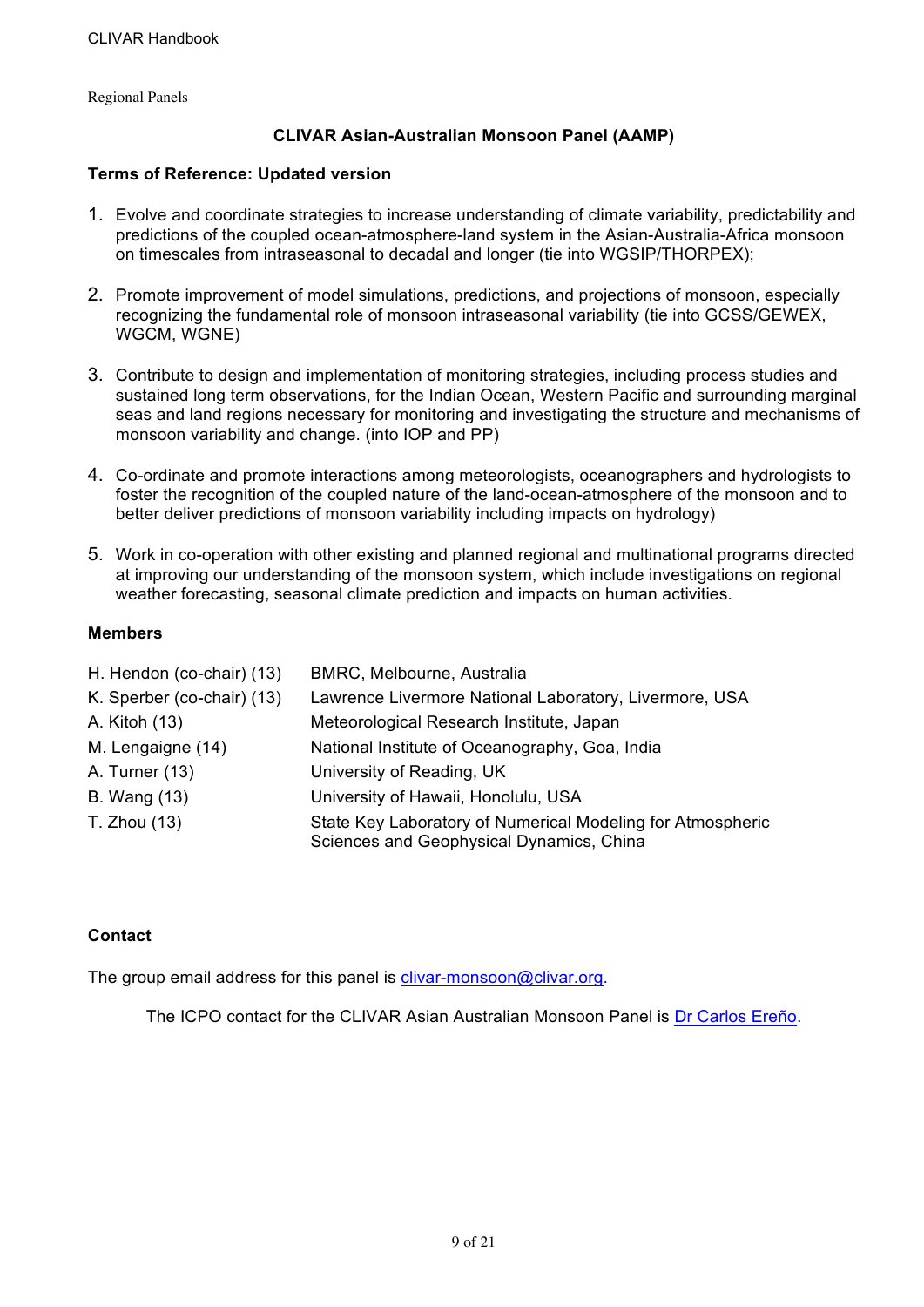## **CLIVAR/GOOS Indian Ocean Panel (IOP)**

The need for high-quality ocean observations is shared by research (CLIVAR) and ocean applications and services (GOOS) and there is a shared conviction that, together, the ocean community should endeavor to establish the basis for a comprehensive ocean observation network and oversee the staged implementation of a sustainable ocean observing system for the Indian Ocean. It is therefore agreed that a panel will be established and supported by CLIVAR and GOOS (through Indian Ocean GOOS and the Perth Office of the IOC) with the following terms of reference.

#### **Terms of Reference**

- 1. Provide scientific and technical oversight for a sustained ocean observing system for the Indian Ocean and Indonesian Throughflow in order to provide ocean observations needed for climate variability research, and to underpin operational ocean applications and services relevant to the region, particularly with regard to ocean-state estimation and climate prediction.
- 2. Develop, coordinate, and implement a plan for a sustained ocean observing system for the Indian Ocean, to: (a) meet the common requirement of CLIVAR research themes and regional initiatives, particularly those identified by AAMP and VACS and the CLIVAR modelling panels; (b) satisfy the common requirements of GOOS and its modules; and (c) coordinate implementation activities in collaboration with relevant regional and global bodies and IOGOOS and JCOMM in particular.
- 3. Liaise with relevant research panels of CLIVAR and implementation panels of GOOS and JCOMM and provide a focal point for coordination of ocean observing networks in the region.
- 4. Report to the CLIVAR SSG through its AAMP and to GOOS through the IOC Perth Office.

## **Members**

| W. Yu (co-chair) (13)                         | First Institute of Oceanography, Qingdao China                |
|-----------------------------------------------|---------------------------------------------------------------|
| M. Ravichandran (co-chair) (14) INCOIS, India |                                                               |
| M. Feng (12)                                  | CSIRO, Australia                                              |
| W. Han (14)                                   | University of Colorado, USA                                   |
| R. Hood (12)                                  | Horn Point Lab. Uni. Maryland, USA                            |
| T. Lee (13)                                   | NASA Jet Propulsion Laboratory, Pasadena, USA                 |
| C. Magori (14)                                | Kenya Marine and Fisheries Research Institute, Kenya          |
| Y. Masumoto (12)<br>M. McPhaden (13)          | FORSGC, JAMSTEC, Tokyo, Japan<br>NOAA, PMEL, Seattle, USA     |
|                                               |                                                               |
| W. de Ruijter (13)<br>T. Shinoda (14)         | University of Utrecht, NL<br>Navel Research Lab, Stennis, USA |
| A. Supangat (14)                              | National Council on Climate Change, Indonesia                 |
| G. Vecchi (13)                                | NOAA-GFDL, Princeton, USA                                     |
| J. Vialard (13)                               | LOCEAN, Paris, France                                         |

## **Ex-Officio Members**

| N. D'Adamo (IRF convener) | IOC, Perth Regional Programme Office, Australia |
|---------------------------|-------------------------------------------------|
|---------------------------|-------------------------------------------------|

## **Contact**

The group email for this panel is clivar-iop@clivar.org.

The ICPO contact for the Indian Ocean Panel is Dr Nico Caltabiano.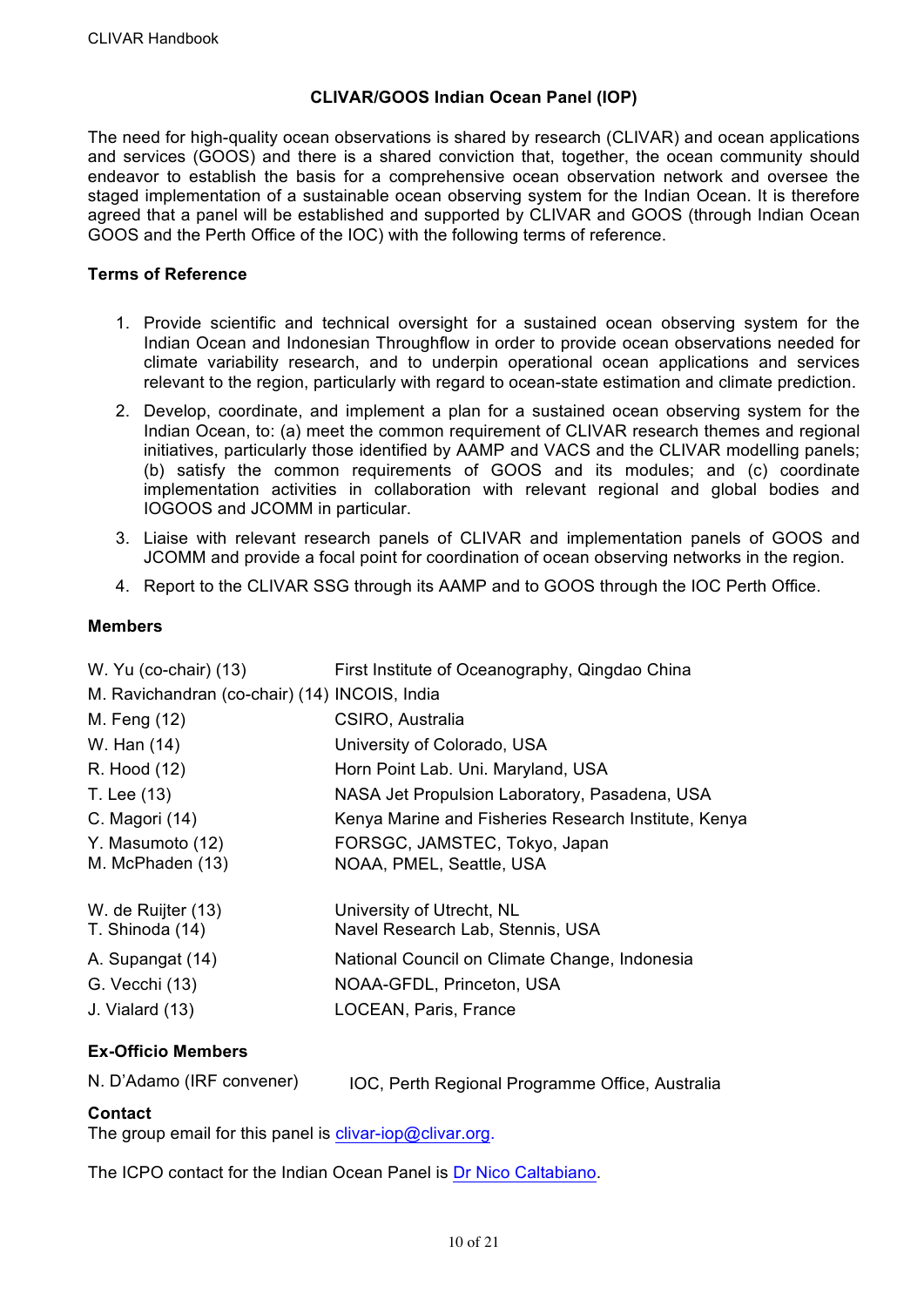## **Atlantic Implementation Panel**

## **Terms of Reference**

- 1. Recommend and oversee the implementation of observations in the Atlantic Ocean sector and of research on Atlantic climate variability and predictability, in order to meet the objectives outlined in CLIVAR's Science and Initial Implementation Plans, particularly with respect to the Principal Research Areas D1 (NAO), D2 (TAV), D3 (THC), and anthropogenic climate change.
- 2. Collaborate with JSC/CLIVAR WGCM, WGOMD, and WGSIP in order to contribute to the design of appropriate numerical experiments and to jointly define and implement the requirements for data sets needed to validate and initialise models.
- 3. Liaise with relevant CLIVAR panels, in particular the Arctic Climate Panel, the Southern Ocean Panel, and the VAMOS and VACS panels to ensure that best use is made of resources from regional research programmes.
- 4. Liaise with GSOP, OOPC, PIRATA, ARGO, and the IOC-CO2 panel to ensure that CLIVAR benefits from and contributes to GEOSS.
- 5. Liaise with relevant interdisciplinary SCOR-IGBP groups such as PAGES, GLOBEC, IMBER, and SOLAS, and with regional Atlantic marine ecosystem research programs such as BCLME and GCLME, to ensure that CLIVAR benefits from and provides input to these programmes.
- 6. Respond to needs from stakeholders and facilitate the transfer of knowledge from science to operations and applications with respect to Atlantic climate variability and predictability issues.
- 7. Report to the CLIVAR SSG.

## **Members**

| L. Terray (co-chair) (12) | <b>CERFACS, Toulouse, France</b>               |
|---------------------------|------------------------------------------------|
| P. Brandt (co-chair) (13) | IfM-GEOMAR, University of Kiel, Germany        |
| M. Baringer (12)          | NOAA/AOML/PHOD Miami, USA                      |
| S. Camargo (12)           | <b>LDEO Columbia University, USA</b>           |
| P. Chang (12)             | Texas A&M University College Station, USA      |
| T. Farrar $(13)$          | Woods Hole Oceanography Institution, USA       |
| <b>B.</b> Hansen (13)     | Faroe Marine Research Institute, Faroe Islands |
| Y. Kushnir (11)           | LDEO, Columbia University, USA                 |
| M. Mata (12)              | <b>FURG Rio Grande, Brazil</b>                 |
| M. Rouault (13)           | University of Cape Town, South Africa          |
| D. Smith (12)             | Hadley Centre, Met Office, UK                  |
| A. Treguier (12)          | LPO IFREMER Plouzane, France                   |
|                           |                                                |

#### **Ex-Officio Member**

#### **Contact**

| A. Koertzinger (Carbon Rep.) | IfM-GEOMAR, University of Kiel, Germany |  |
|------------------------------|-----------------------------------------|--|
|                              |                                         |  |

The group email address for this panel is clivar-atlantic@clivar.org.

The ICPO contact for the CLIVAR Atlantic Implementation Panel is Dr Nico Caltabiano.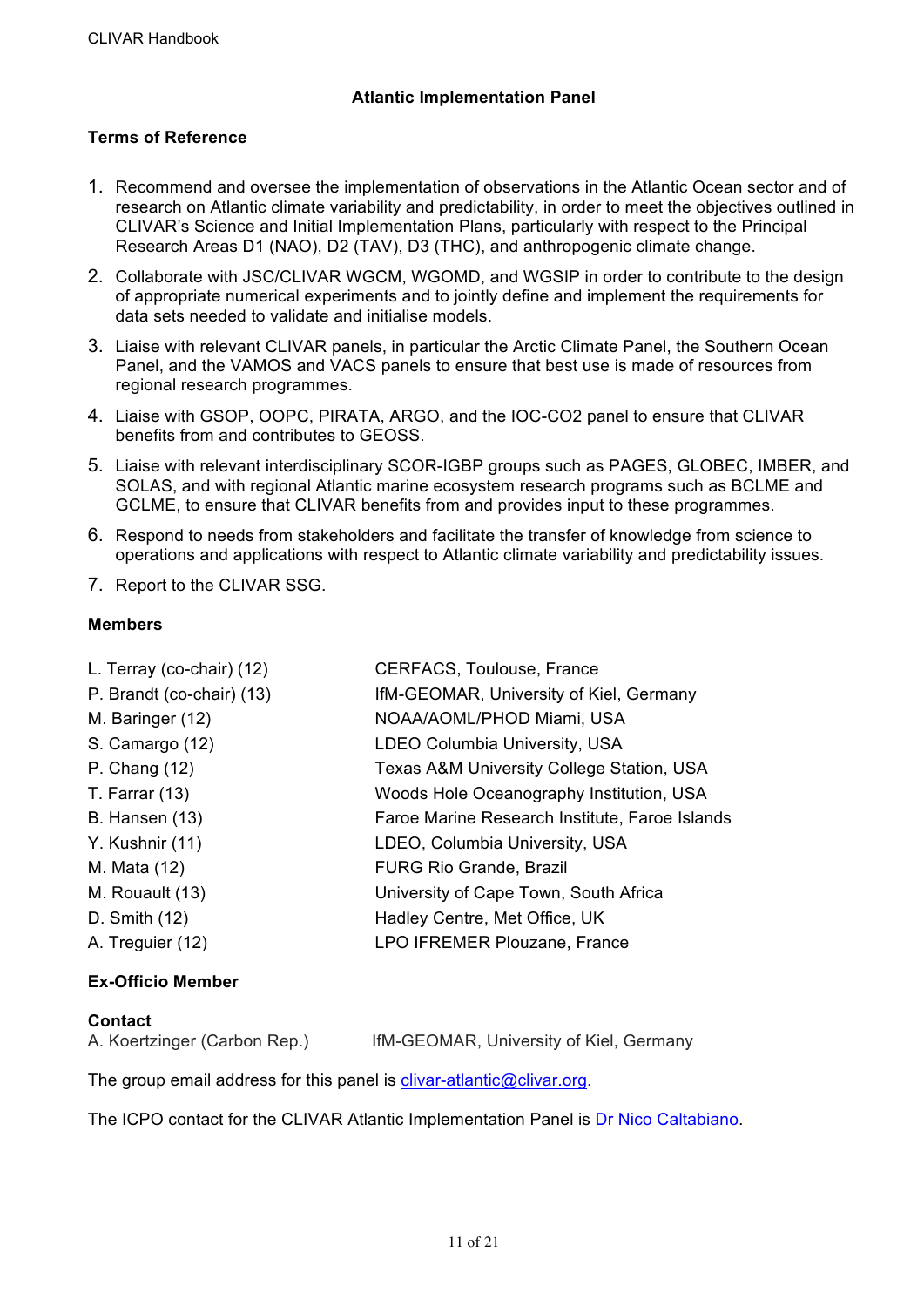## **Pacific Implementation Panel**

## **Terms of Reference**

- 1. Oversee and facilitate the implementation of CLIVAR in the Pacific sector in order to meet the objectives outlined in the Science and Initial Implementation Plans, particularly with respect to:
	- Expanding and Improving ENSO predictions;
	- Variability and predictability of the Asian-Australian Monsoon system; and
	- Indo-Pacific Decadal Variability.

And also on Pacific impacts on:

- Variability and predictability of the American Monsoon system;
- Southern Ocean Climate variability; and
- Climate change prediction/detection and attribution.
- 2. Develop broad-scale atmospheric sampling plans and processes studies to complement the oceanic observations planned for the Pacific and as an integral component of the strategy to improve atmospheric and coupled models. To work with agencies and nations to sustain broadscale atmospheric sampling in the Pacific.
- 3. Coordinate the activities of the Pacific nations, facilitating cooperative efforts and coordinating work within the boundaries of the various nations as well as outside those boundaries. To provide a forum for exchange and discussion of national plans in the Pacific.
- 4. Organise and conduct workshops that will entrain oceanographers, atmospheric scientists, and other investigators from the Pacific nations, that will lead to formulation of plans for broad-scale sampling and for sampling locations of high interest (such as boundary currents), and will coordinate not only the field activities but also the modelling, empirical, and paleo studies in the Pacific.
- 5. Collaborate with WCRP WG on Coupled Modelling, the CLIVAR WG on Seasonal-Interannual Prediction and the WG on Ocean Model Development in order to design appropriate numerical experiments. To be aware of the requirements of these groups for data sets needed to validate models.
- 6. Liaise with the Ocean Observation Panel for Climate (OOPC), with the Joint Commission for Oceanography and Marine Meteorology (JCOMM), with the Atmospheric Observations Panel for Climate (AOPC), and other relevant groups to ensure that CLIVAR benefits from and contributes to observations in GOOS and GCOS.
- 7. Advise the CLIVAR SSG of progress and obstacles towards successful implementation of CLIVAR in the Pacific.

## **Members**

| W. Cai (co-chair) (13)<br>A. Ganachaud (co-chair)<br>(13) | CSIRO, Div. of Atmospheric Research, Aspendale, Australia<br>Legos/IRD, Noumea, New Caledonia |
|-----------------------------------------------------------|-----------------------------------------------------------------------------------------------|
| K. Ando (14)                                              | JAMSTEC, Japan                                                                                |
| M. Collins (14)                                           | University of Exeter, UK                                                                      |
| M. Lengaigne (12)                                         | LOCEAN, Paris, France                                                                         |
| F. Molteni (12)                                           | ECMWF, Reading, UK                                                                            |
| S. Power (13)                                             | BMRC, Melbourne, Australia                                                                    |
| U Takayabu (13)                                           | University of Tokyo, Japan                                                                    |
| P. Wiles (14)                                             | PI-GOOS, Samoa                                                                                |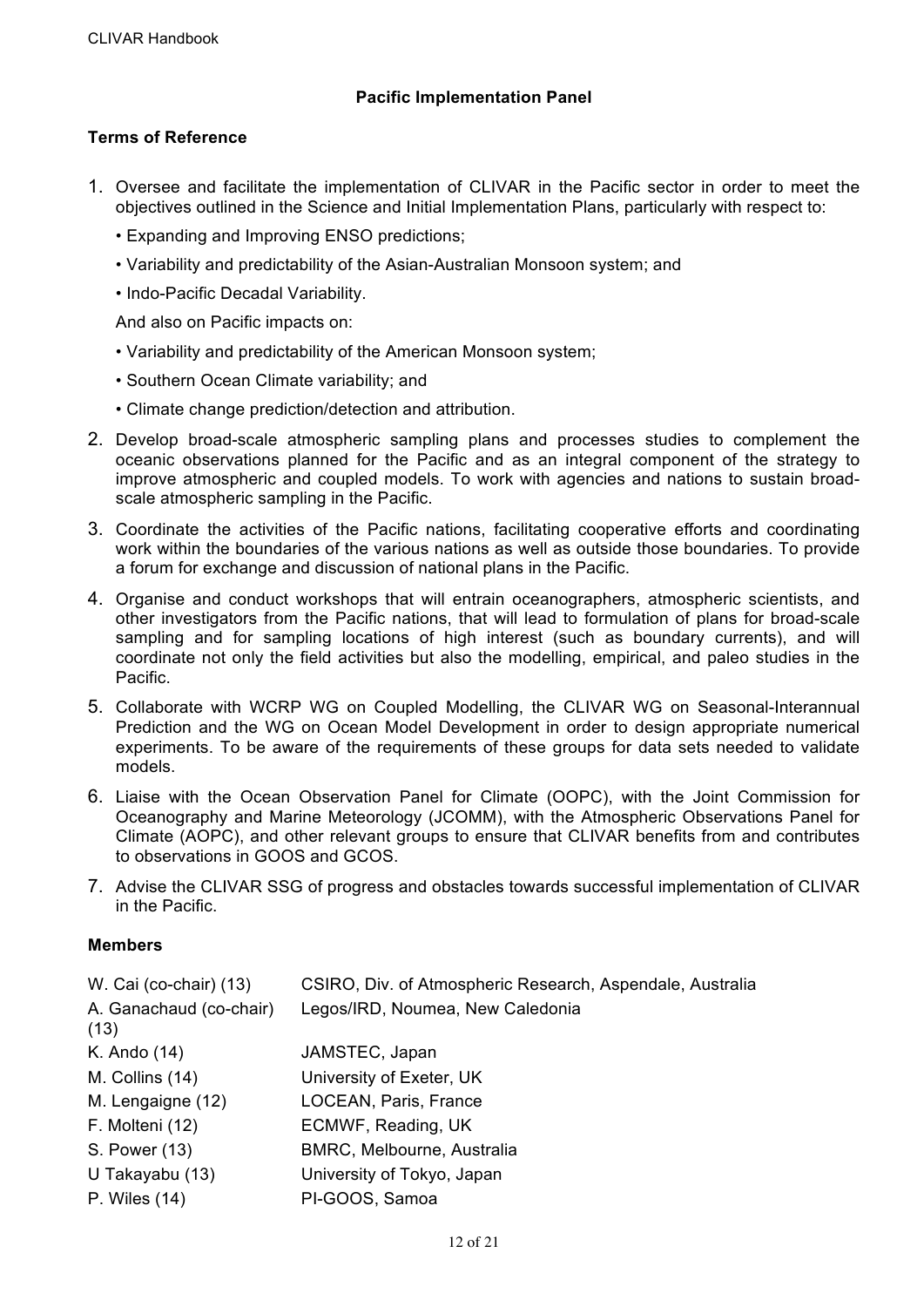| L. Wu (14)  | Ocean University of China, Qingdao, China                       |
|-------------|-----------------------------------------------------------------|
| S. Yeh (14) | Department of Environmental Marine Science, Hanyang University, |

## **Ex-officio Members**

M. McPhaden MOAA/PMEL, Seattle, USA (Tropical Moored Buoy Implementation Panel)

## **Contact**

The group email address for this panel is clivar-pacific@clivar.org.

The ICPO contact for the Pacific Implementation Panel is **Dr Nico Caltabiano**.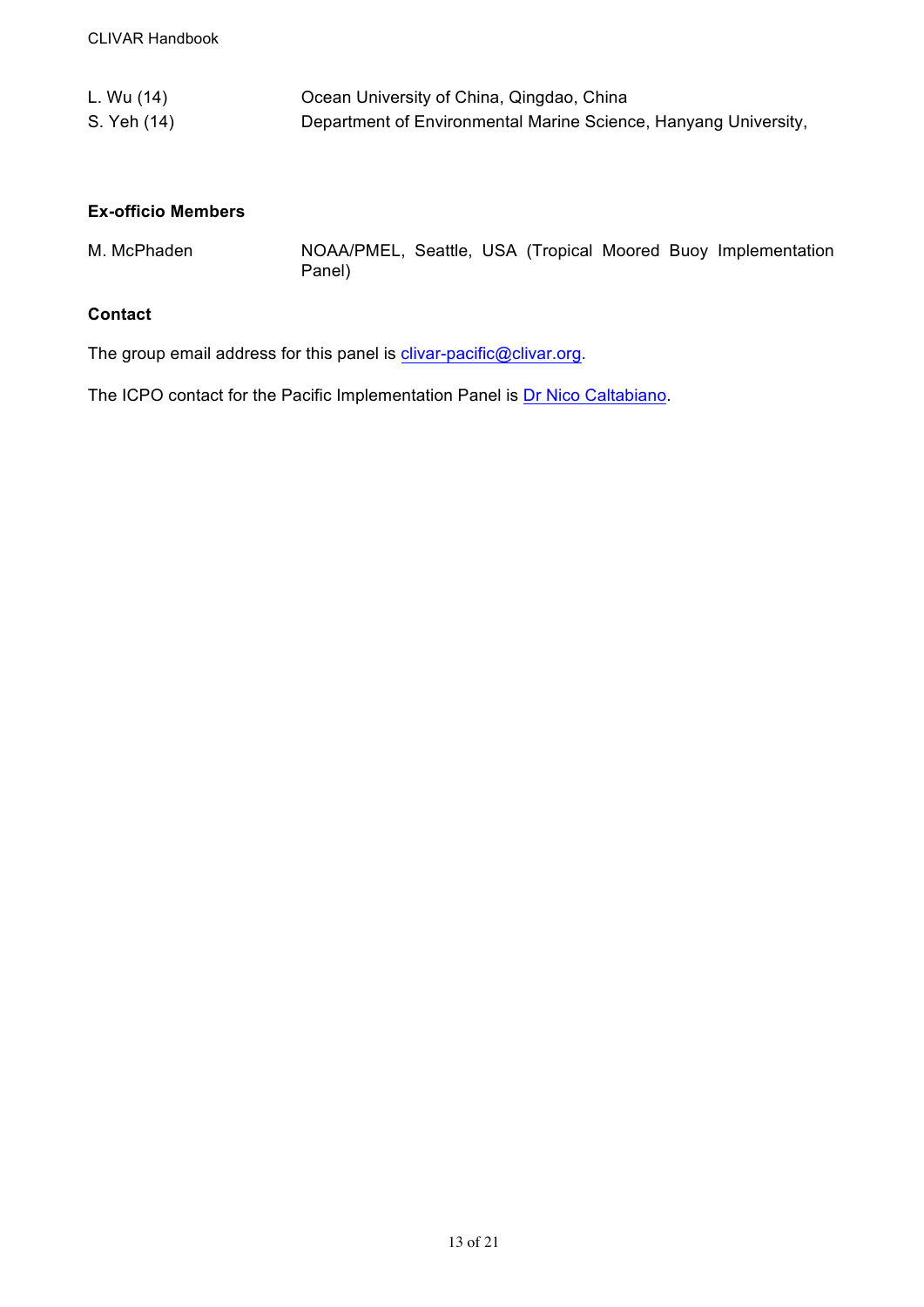## **CLIVAR/CliC/SCAR Southern Ocean Panel**

## **Terms of Reference**

- 1. Design a strategy to assess climate variability and predictability of the coupled ocean-atmosphereice system in the Southern Ocean region.
- 2. Engage and interact with the Southern Ocean Observing System (SOOS) programme on Southern Ocean sustained observations and model experiments needed to meet the objectives of CLIVAR, CliC, SOOS and SCAR.
- 3. Work in concert with relevant CLIVAR panels (e.g. regional panels, numerical experimentation groups), ACSYS/CliC Panels (DMIP, OPP, NEG) and other groups (e.g. Ocean Observation Panel for Climate, Argo Science Team) to integrate Southern Ocean observations with those in neighbouring regions to ensure the objectives of CLIVAR/CliC/SCAR are met and resources are used efficiently.
- 4. Enhance interaction between the meteorology, oceanography, cryosphere biogeochemistry and paleoclimate communities with an interest in the climate variability of the Southern Ocean region.
- 5. Serve as a forum for the discussion and communication of scientific advances in the understanding of climate variability and change in the Southern Ocean region.
- 6. Work with the CLIVAR, CliC, SCAR, SOOS and WCRP Data Council data systems on issues related to distribution and archiving of Southern Ocean observations.
- 7. Advise the CLIVAR, CliC, SOOS and SCAR SSGs on progress achieved towards implementation.

## **Members**

| M. England (co-chair) (13) | University of New South Wales, Australia            |
|----------------------------|-----------------------------------------------------|
| L. Talley (co-chair) (15)  | Scripps Institute of Oceanography, USA              |
| K. Speer (13)              | Florida State University, Tallahassee, USA          |
| T. Chereskin (14)          | Scripps Institute of Oceanography, USA              |
| Y. Fukumachi (13)          | Hokkaido University, Sapporo, Japan                 |
| S. Griffies (14)           | NOAA, USA                                           |
| H. Hellmer (14)            | Alfred Wegener Institute, Germany                   |
| N. Lovenduski (14)         | University of Colorado, USA                         |
| G. Marshall (13)           | <b>British Antarctic Survey, UK</b>                 |
| A. Naveira Garabato (13)   | National Oceanography Centre, Southampton, UK       |
| A. Orsi (14)               | Texas A&M University, College Station, USA (iAZone) |
| S. Swart (14)              | CSIR, South Africa                                  |
| D. Thompson (13)           | Colorado State University, Fort Collins, USA        |

## **Contact**

The group email address for this panel is clivar-sthnocean@clivar.org.

The ICPO contact for the CLIVAR Southern Ocean Panel is Dr Jennifer Riley The ICPO South America contact is Dr Carlos Ereño.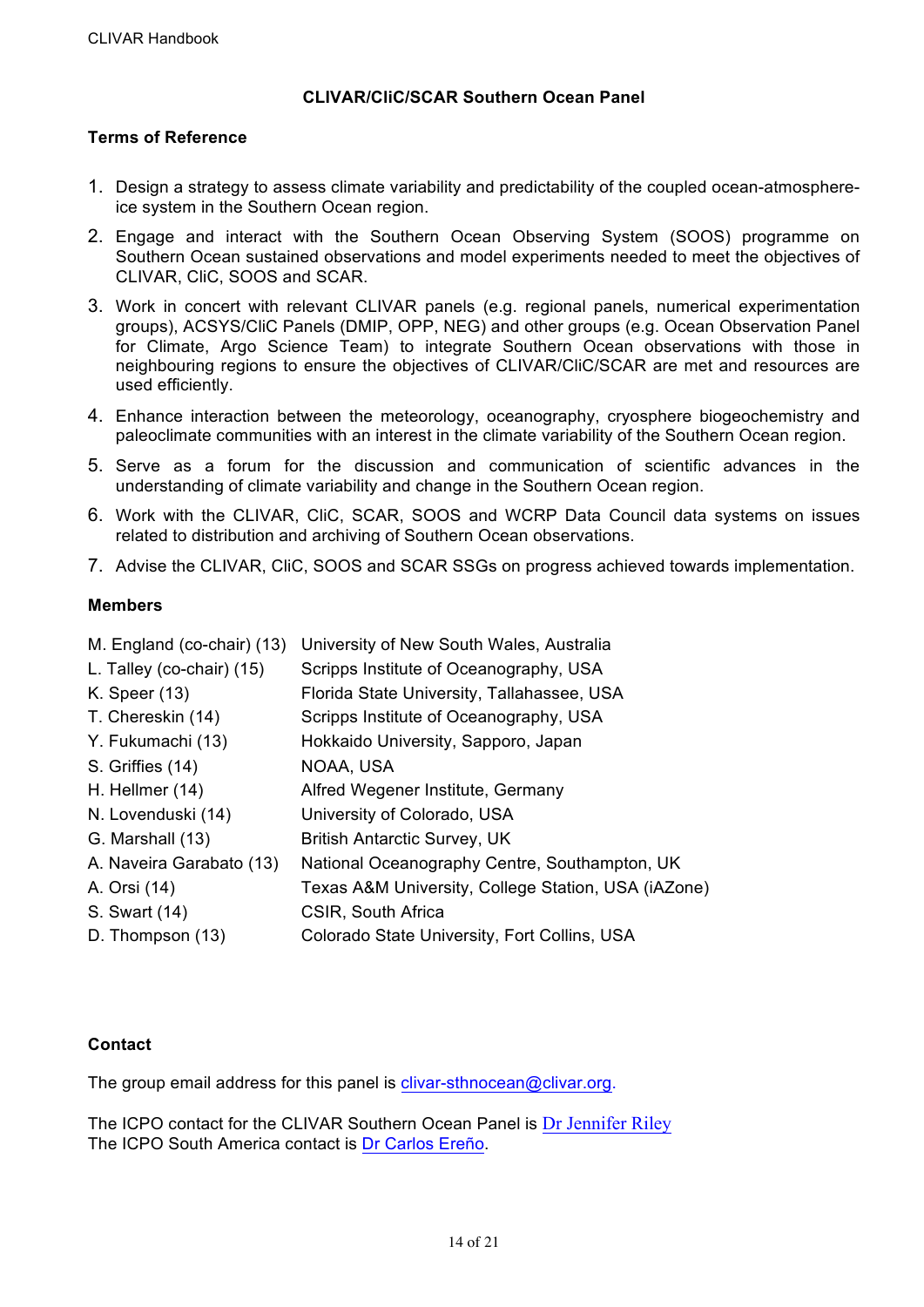## **Variability of the American Monsoon Systems (VAMOS) Panel**

## **Terms of Reference**

- 1. Be responsible for the formation of detailed scientific plans and conceptual designs of international projects to investigate the variability and predictability of the American monsoon system in the context of global climate variability and predictability.
- 2. Promote and coordinate studies of climate change impacts on the American monsoon system as well as studies of adaptation, including the social sciences perspective.
- 3. Coordinate and promote interactions among atmospheric scientists, environmental scientists, oceanographers and hydrologists, and in general Earth System science researchers from interested nations to work on VAMOS problems.
- 4. Coordinate, advise and support other CLIVAR and WCRP groups on investigations that need to be carried out to meet VAMOS objectives, and provide the VAMOS products that may be useful to those groups.
- 5. Work closely and coordinate with other national, regional and international projects and organisations interested in this area of research, e.g. US CLIVAR, the Inter-American Institute for Global Change Research (IAI), the International Research Institute for Climate and Society (IRI), and GEWEX.

## **Members**

| E.H. Berbery (co-chair) (13) | University of Maryland, USA                                             |
|------------------------------|-------------------------------------------------------------------------|
| D. Gochis (co-chair) (14)    | NCAR RAO, Boulder, Colorado, USA                                        |
| R. Arritt (14)               | Iowa State University, USA                                              |
| W. E. Baethgen (14)          | IRI, Palisades, USA                                                     |
| M. Barreiro (14)             | Universidad de la Republica, Uruguay                                    |
| I. Cavalcanti (14)           | CPTEC, INPE, Brazil                                                     |
| A. Douglas (14)              | <b>Creighton University, USA</b>                                        |
| B. Kirtman (13)              | RSMAS, Miami, USA                                                       |
| M Rojas (14)                 | University of Chile                                                     |
| P. Salio (14)                | CIMA, Universidad de Buenos Aires, Buenos Aires, Argentina              |
| M. Taylor $(14)$             | University of the West Indies, Jamaica                                  |
| R. Wood (14)                 | University of Washington                                                |
| P. Zuidema (13)              | Rosenstiel School of Marine and Atmos. Sciences, University of<br>Miami |

## **Contact**

The group email address for this panel is clivar-vamos@clivar.org.

The ICPO contact for the CLIVAR VAMOS Panel is Dr Carlos Ereño.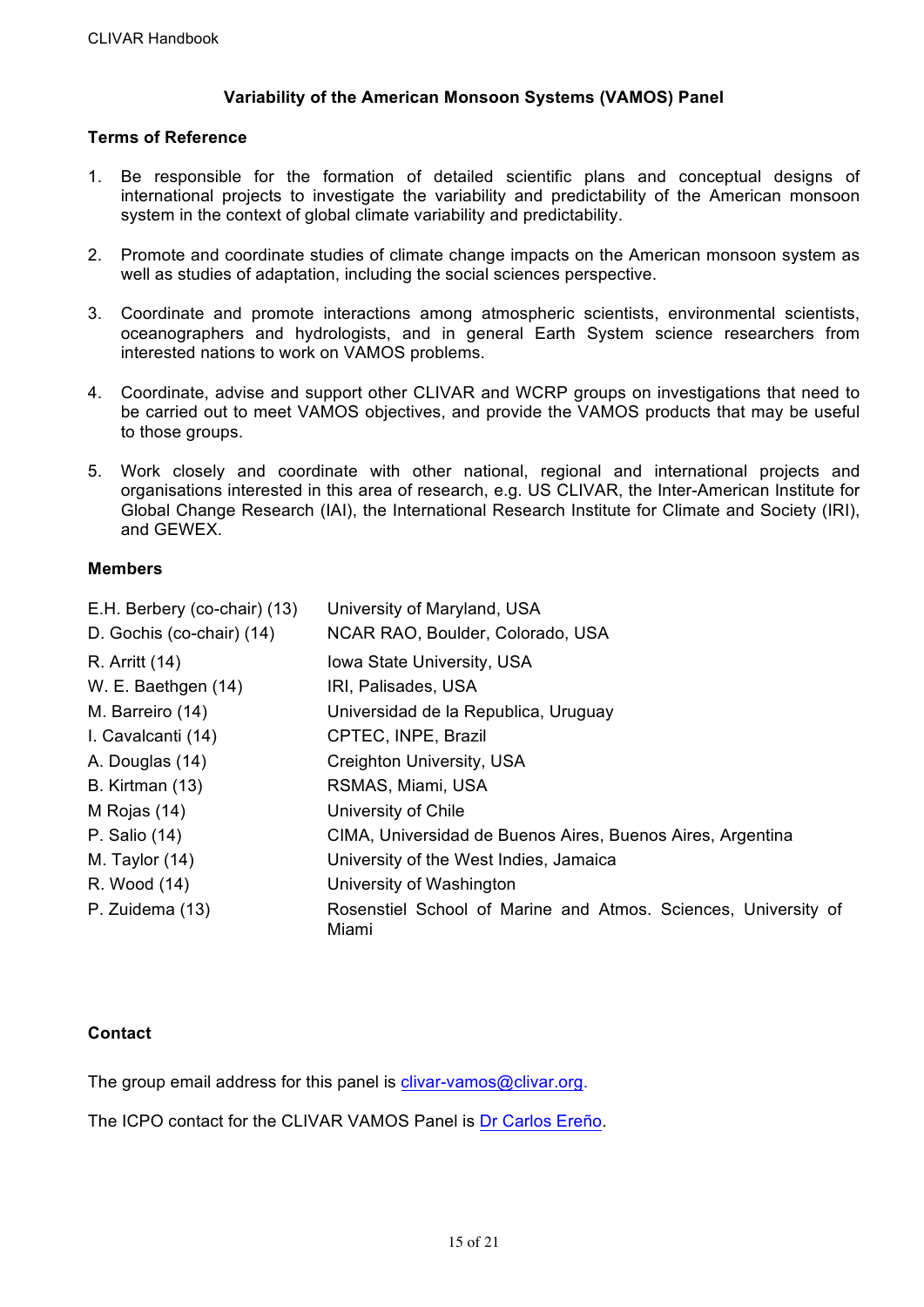## **The CLIVAR-GEWEX Africa Climate Panel**

## **Terms of Reference**

- 1. Develop and refine the CLIVAR-GEWEX Africa Climate Panel (ACP) implementation plan to diagnose the variability and predictability of African climate and its relationship to the global climate system.
- 2. Promote the development and deployment of limited-period and sustained observations in support of CLIVAR in and around the African continent; establish links with, and present the requirements to, the other major climate-observing programs (e.g. GCOS, WWW, GOOS).
- 3. Promote and coordinate efforts for evaluations and improvements of model simulations (e.g., CMIP, seasonal to decadal simulations) for the African region.
- 4. Promote development of African climate databases and foster access thereto for research purposes in cooperation with projects such as CLICOM, DARE, and INFOCLIMA.
- 5. Promote the involvement of African scientists within the CLIVAR-GEWEX Africa Climate Panel and the use of ACP (formerly VACS) products in capacity building activities.
- 6. Develop cooperative investigations with other CLIVAR groups and national, regional, or international research programmes and organisations interested in this area of research.
- 7. Develop links with programmes and organisations interested in the application of the CLIVAR-GEWEX Africa Climate Panel research (e.g. CLIPS and START) and, as far as feasible, integrate requirements of these programmes and organisations into the CLIVAR-GEWEX Africa Climate Panel
- 8. Report to the CLIVAR SSG as required on progress and problems in developing and implementing the CLIVAR-GEWEX Africa Climate Panel plan.

#### **Members**

| R. Washington (chair) (13) | School of Geography and the Environment, University of<br>Oxford, Oxford, UK                |  |
|----------------------------|---------------------------------------------------------------------------------------------|--|
| A. Tall (14) (chair)       | Red Cross/Red Crescent Climate Center, and Université Cheikh<br>Anta Diop de Dakar, Senegal |  |
| E. Afiesimama (14)         | Nigerian Meteorological Agency, Nigeria                                                     |  |
| R. Anyah (14)              | University of Connecticut, USA                                                              |  |
| M. Kadi (14)               | ACMAD, Niamey, Niger                                                                        |  |
| P. Lamb (14)               | University of Oklahoma, USA                                                                 |  |
| S. Mason (14)              | IRI, USA                                                                                    |  |
| J. Mutemi (14)             | University of Nairobi, Kenya                                                                |  |
| M. Rouault (14)            | University of Cape Town, S. Africa                                                          |  |
| F. Semazzi (14)            | North Carolina State University, USA                                                        |  |
| M. Shongwe (14)            | Ministry of Tourism & Environmental Affairs, Swaziland                                      |  |

## **Contact**

The group email address for this panel is clivar-africa@clivar.org.

The ICPO contacts for the CLIVAR-GEWEX Africa Climate Panel are Dr Nico Caltabiano and Dr Anna Pirani.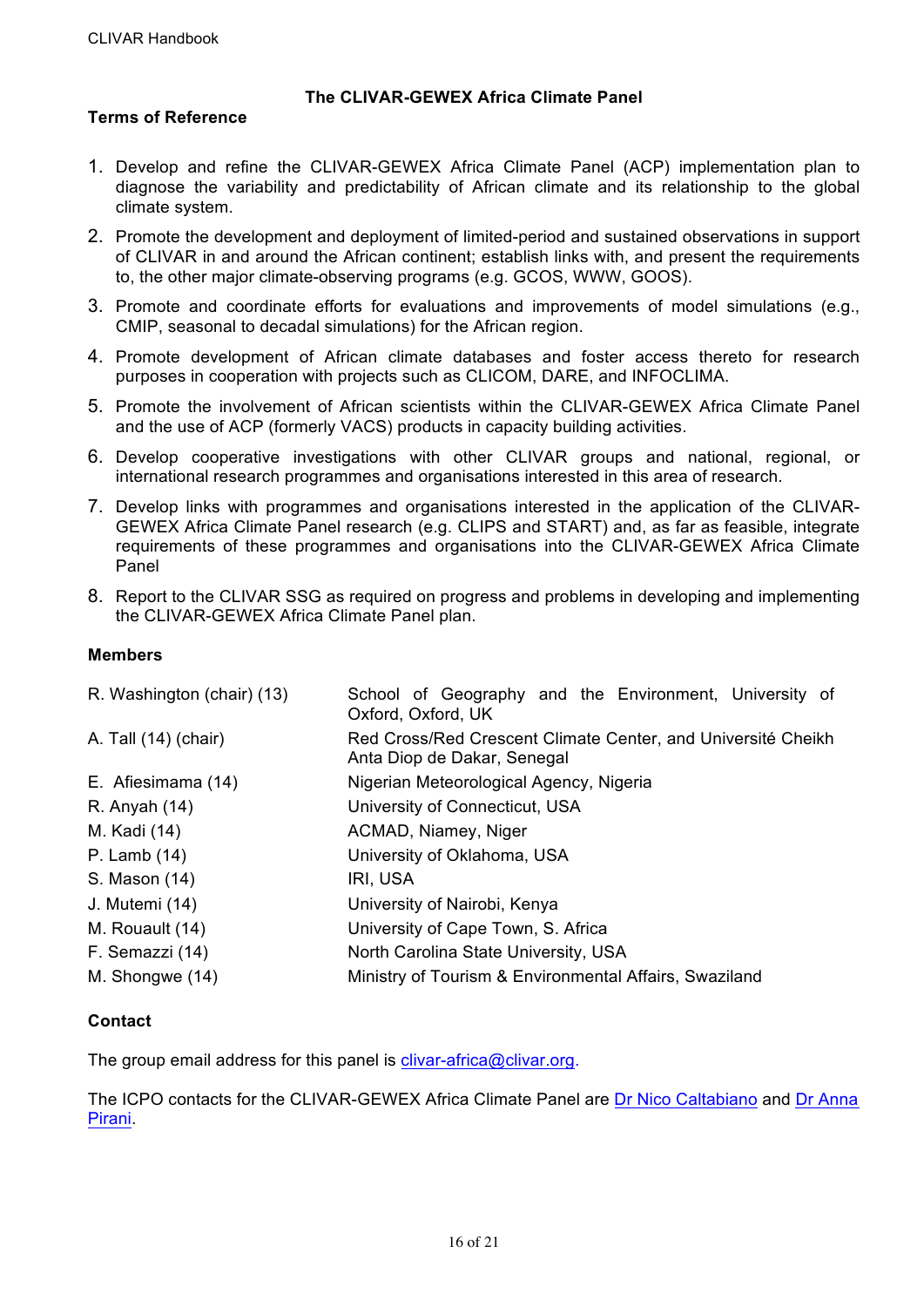## **CCI/CLIVAR Expert Team on Climate Change Detection and Indices**

#### **Terms of Reference**

- 1. Provide international coordination and help organise collaboration on climate change detection and indices relevant to climate change detection.
- 2. Further develop and publicise indices and indicators of climate variability and change from the surface and sub-surface ocean to the stratosphere.
- 3. Encourage the comparison of modelled data and observations perhaps via the development of indices appropriate for both sources of information.
- 4. Coordinate these and other relevant activities the ET chooses to engage in (such as perhaps observing system experiments that help determine where observations are needed for climate change detection) with other appropriate agencies such as GCOS, CBS, CIMO, CAgM, CHy, IPCC, and START, as well with the joint WCRP JSC/CLIVAR Working Group on Coupled Modelling, the WCRP Observations and Assimilation Panel, and regional associations.
- 5. Explore, document and make recommendations for addressing the needs for capacity building in each region, pertinent to this topic.
- 6. Submit reports in accordance with timetables established by the OPAG chair and/or Management Group.

| $X.$ Zhang (co-chair) (14)    | Climate Research Division, Canada          | <b>CLIVAR</b> |
|-------------------------------|--------------------------------------------|---------------|
| A. Klein-Tank (co-chair) (14) | <b>KNMI, The Netherlands</b>               |               |
| L. Alexander (14)             | University of New South Wales, Australia   | <b>CLIVAR</b> |
| A. Dai (14)                   | NCAR, USA                                  | <b>GEWEX</b>  |
| G. Hegerl (14)                | University of Edinburgh, UK                | <b>CLIVAR</b> |
| K. Horsburgh (14)             | National Oceanography Centre UK            | <b>JCOMM</b>  |
| M. Rusticucci (14)            | University of Buenos Aires, Argentina      | CCI           |
| $P.$ Stott $(14)$             | <b>UK Met Office, UK</b>                   | <b>JCOMM</b>  |
| B. Trewin (14)                | Bureau of Meteorology, Australia           | <b>CCI</b>    |
| S. Woodruff (14)              | NOAA,USA                                   | <b>JCOMM</b>  |
| X. Wang                       | Meteorological Service Canada              | UCOMM         |
| P. Zhai (14)                  | China Meteorological Administration, China | CCI           |
| $F.$ Zwiers $(14)$            | Environment Canada, Canada                 | <b>CLIVAR</b> |

## **Contact**

The group email address for this panel is clivar-etccdi@clivar.org.

The ICPO contact for the CCl/CLIVAR/JCOMM ETCCDI is Dr Anna Pirani & Boram Lee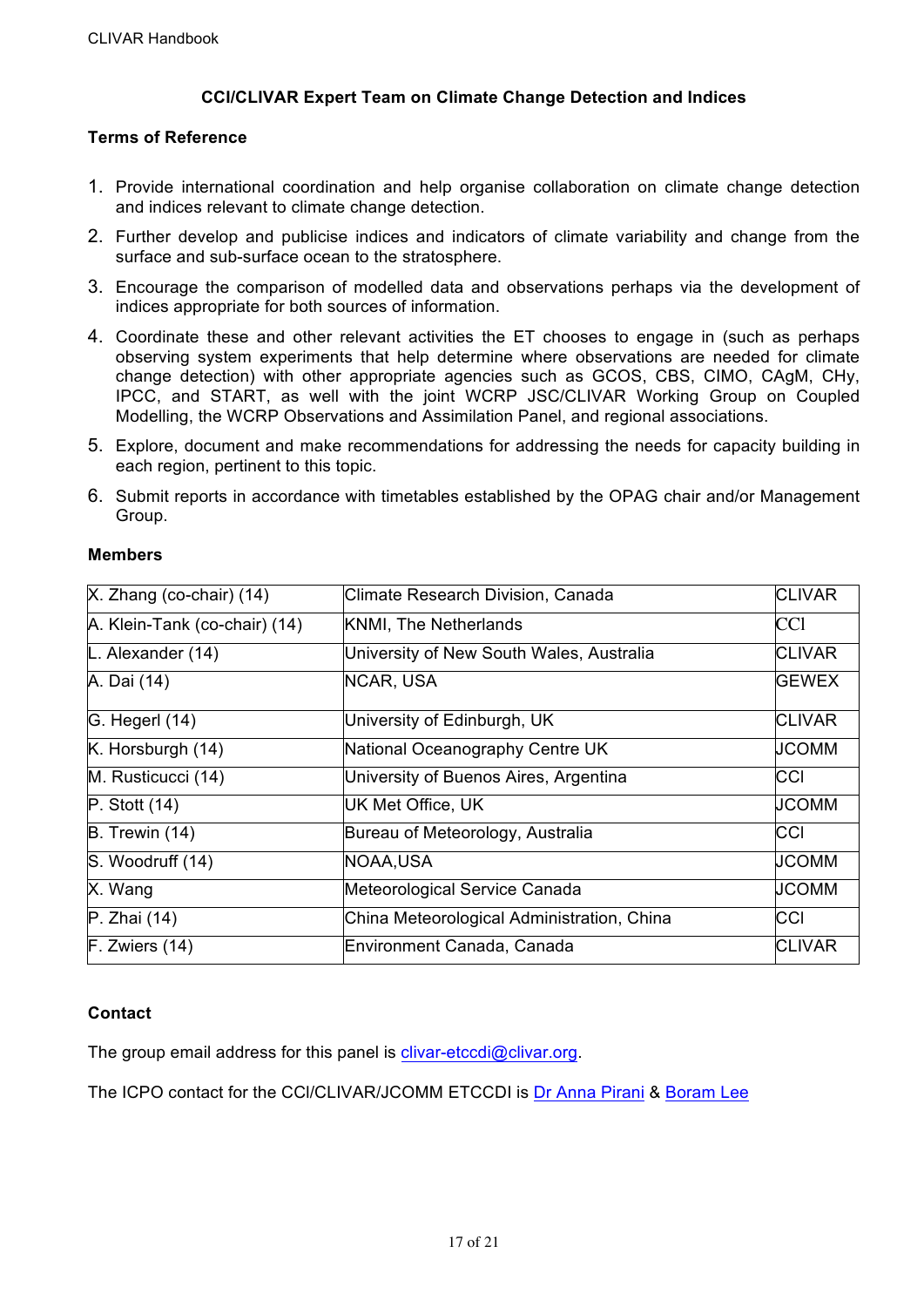## **Imperatives for CLIVAR Research**

The overall aim of WCRP's strategic framework for 2005-2015 (Coordinated Observation and Prediction of the Earth System, COPES) is to facilitate analysis and prediction of Earth system variability and change for use in an increasing range of practical applications of direct relevance, benefit, and value to society. To help focus its activities under COPES, WCRP has developed an Implementation Plan for its activities for the period 2010-2015 and a summary of its achievements under COPES to date. These can be downloaded via the following links:

WCRP Implementation Plan 2010-2015: http://wcrp.wmo.int/documents/WCRP\_IP\_2010\_2015.pdf

WCRP 2008-2009 Achievements Report: http://wcrp.wmo.int/documents/WCRP\_AR\_2008\_2009.pdf

At SSG 19 in La Paz, Mexico in June 2012 the following CLIVAR research challenges for the period after 2013 were identified:

- Intraseasonal, seasonal and interannual variability and predictability of monsoon systems
- Decadal variability and predictability of ocean and climate variability
- Trends, nonlinearities and extreme events
- Marine biophysical interactions and dynamics of upwelling systems
- Dynamics of regional sea level variability

The details of these are being developed by five Tiger Teams,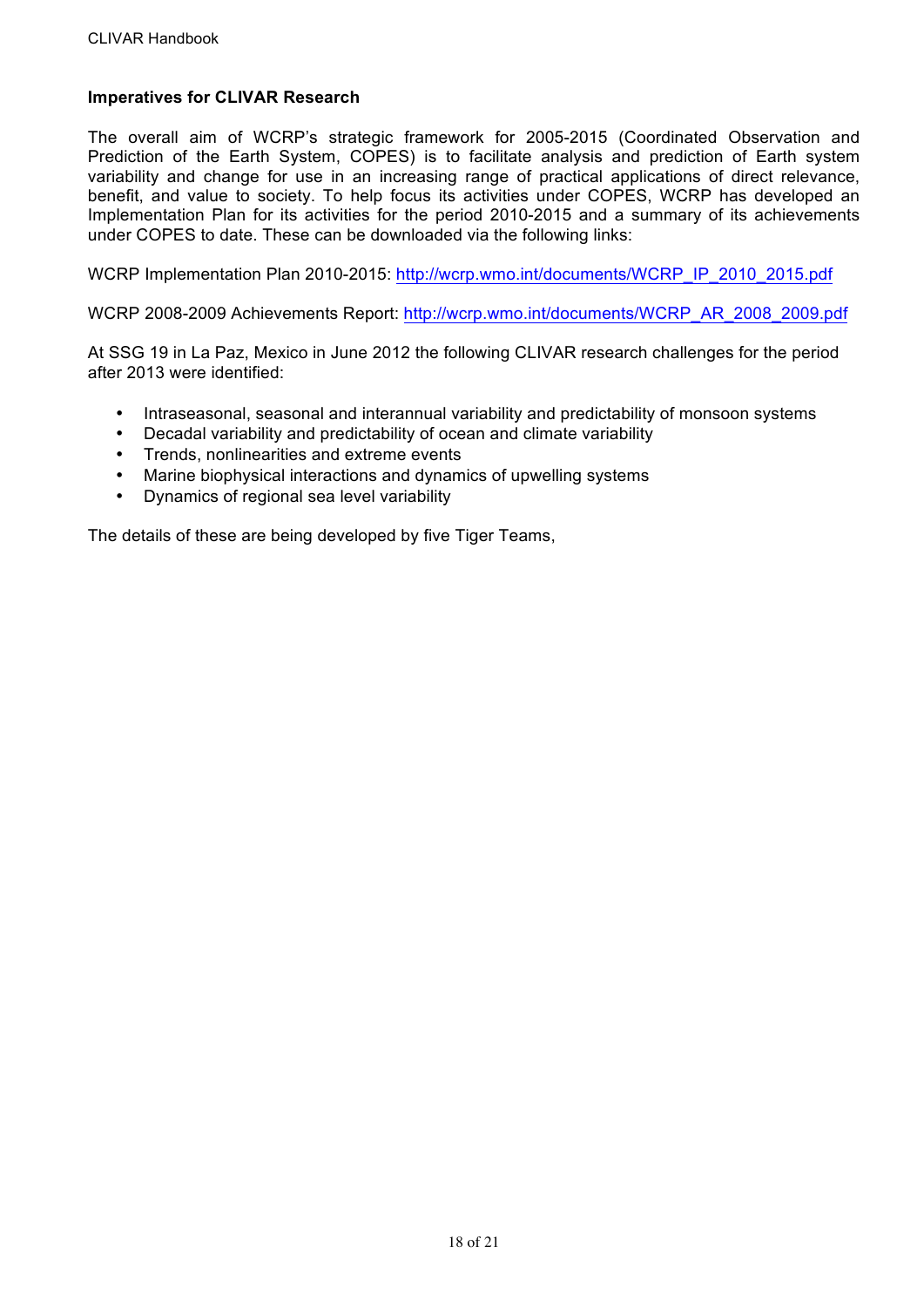## **CLIVAR Publications**

## **1.2 CLIVAR's Newsletter**

CLIVAR produces a newsletter – entitled 'Exchanges' – four times a year. Exchanges provides information on CLIVAR activities, achievements, and issues. The Newsletter is available electronically at the following address:

http://www.clivar.org/publications/exchanges/exchanges.php

## **1.3 Reports and Documents**

Various reports and documents are generated by the ICPO staff, including meeting reports, descriptions of CLIVAR projects and summaries of cooperative programmes with other WCRP undertakings. These reports are available electronically at the following address:

http://www.clivar.org/publications/reports/reports.php

## **1.4 CLIVAR Bulletin**

A monthly e-newsletter to sign up please visit here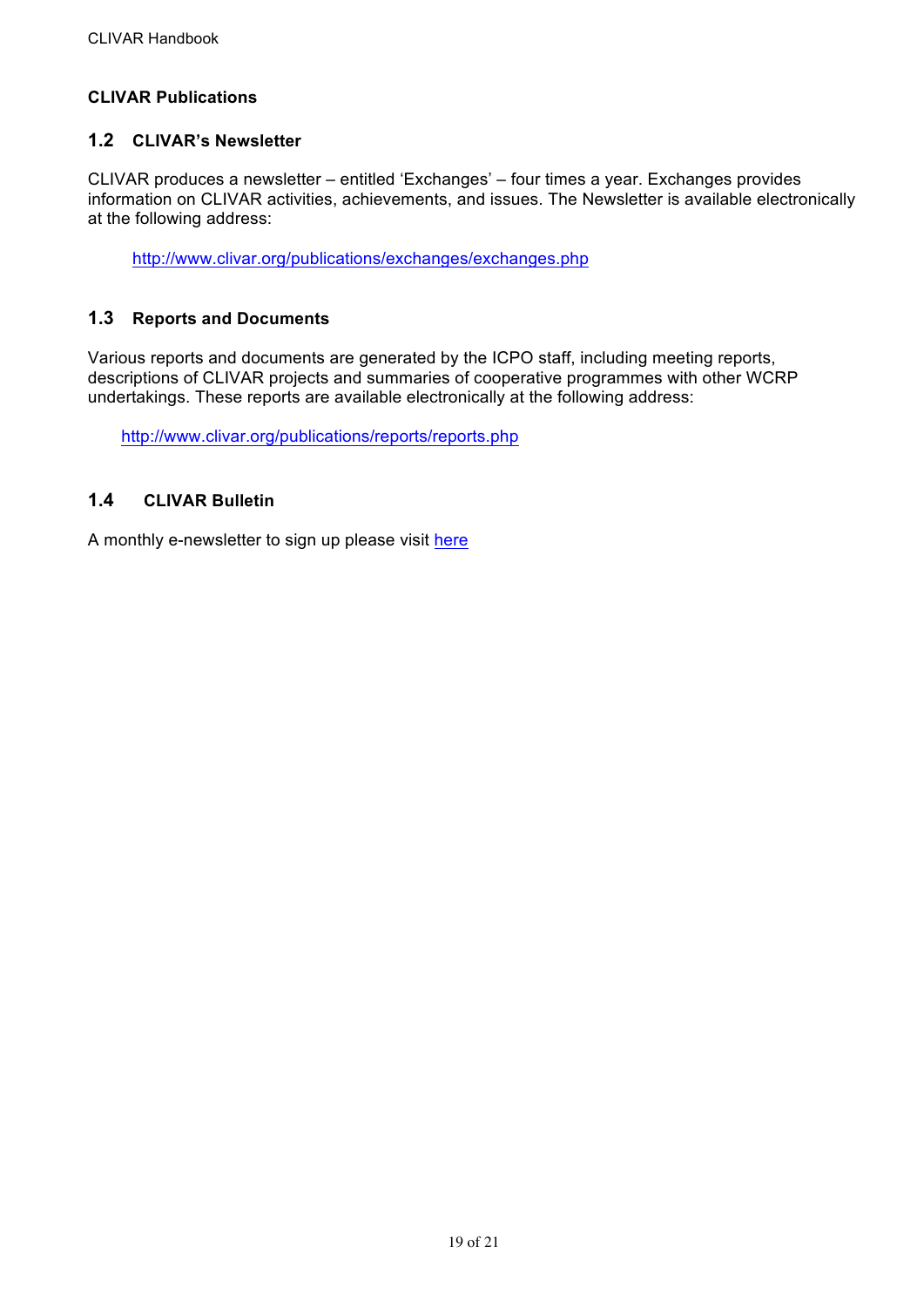# **International CLIVAR Project Office (ICPO)**

The CLIVAR Programme is administered by the International CLIVAR Project Office, in consultation with the WCRP Joint Planning Staff Contact.

## **Contact**

International CLIVAR Project Office National Oceanography Centre, Southampton University of Southampton Waterfront Campus Southampton, SO14 3ZH United Kingdom tel: +44-23-8059-6777 fax: +44-23-8059-6204 email: icpo@noc.ac.uk

#### **Director**

Professor Roger Barry email: rogbar@noc.ac.uk

## **Staff**

| Dr Nico Caltabiano | email: caetano@noc.ac.uk           |
|--------------------|------------------------------------|
| Dr Carlos Ereño    | email: carlos ereno@yahoo.com      |
| Dr Anna Pirani     | email: anna.pirani@noc.soton.ac.uk |
| Dr Jennifer Riley  | email: jennifer.riley@noc.ac.uk    |
| Mr Tim Waterfield  | email: timter@noc.ac.uk            |
| PA to Prof Barry   | email: ispo@noc.ac.uk              |

## **WCRP Joint Planning Staff Contact**

Mrs Valery Detemmerman c/o World Meteorological Organization Case Postale No. 2300 CH-1211 Geneva 2 Switzerland tel.: +41-22-730-8242 fax: +41-22-730-8036 email: vdetemmerman@wmo.int